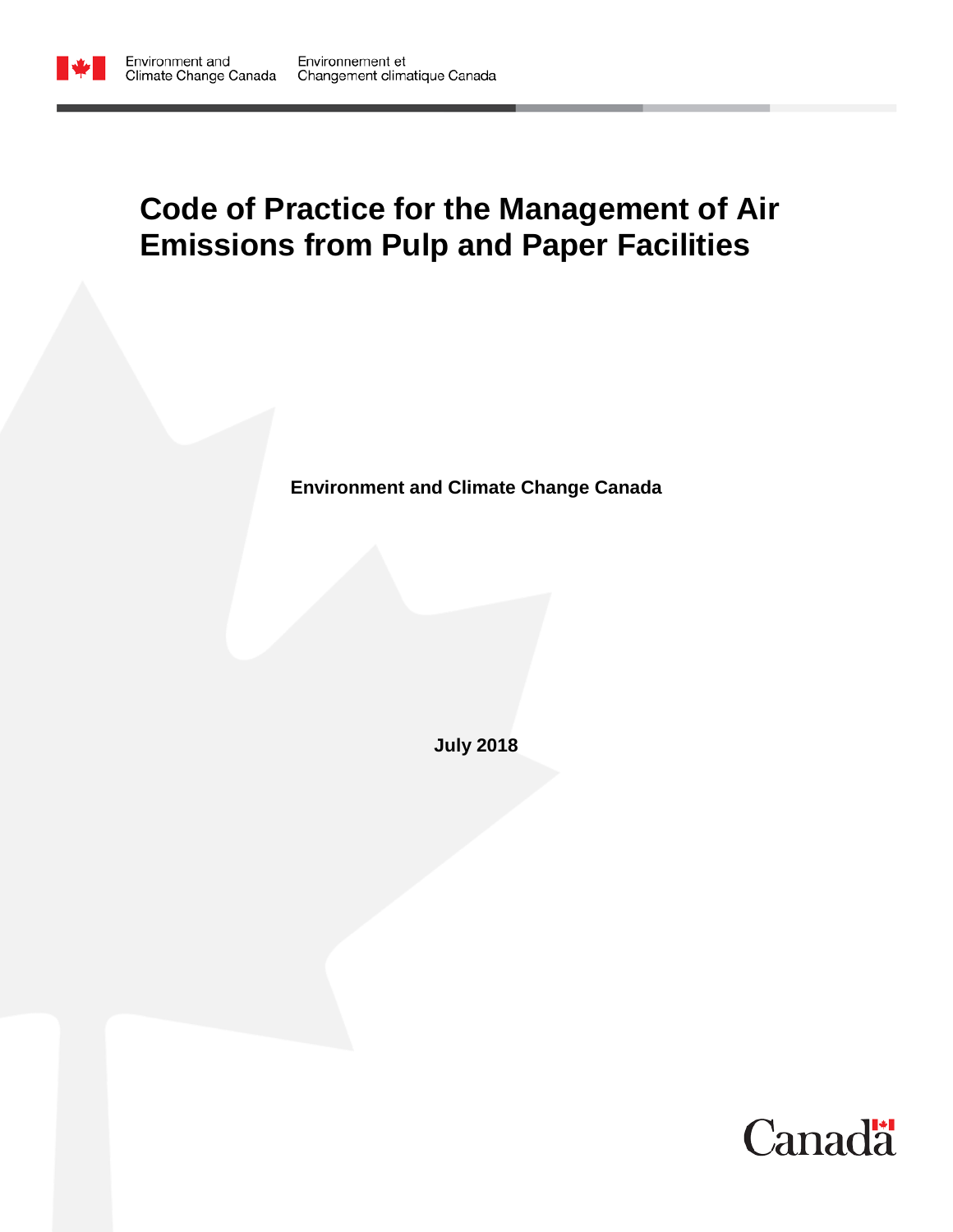Cat. No.: 978-0-660-26598-8

ISBN: En14-323/2018E-PDF

Unless otherwise specified, you may not reproduce materials in this publication, in whole or in part, for the purposes of commercial redistribution without prior written permission from Environment and Climate Change Canada's copyright administrator. To obtain permission to reproduce Government of Canada materials for commercial purposes, apply for Crown Copyright Clearance by contacting:

Environment and Climate Change Canada Public Inquiries Centre 7th Floor, Fontaine Building 200 Sacré-Coeur Boulevard Gatineau QC K1A 0H3 Telephone: 819-997-2800 Toll Free: 1-800-668-6767 (in Canada only) Email: [ec.enviroinfo.ec@canada.ca](mailto:ec.enviroinfo.ec@canada.ca)

Cover photo: © GettyImages.ca Inside photos: © Environment and Climate Change Canada

© Her Majesty the Queen in Right of Canada, represented by the Minister of Environment and Climate Change, 2017

Aussi disponible en français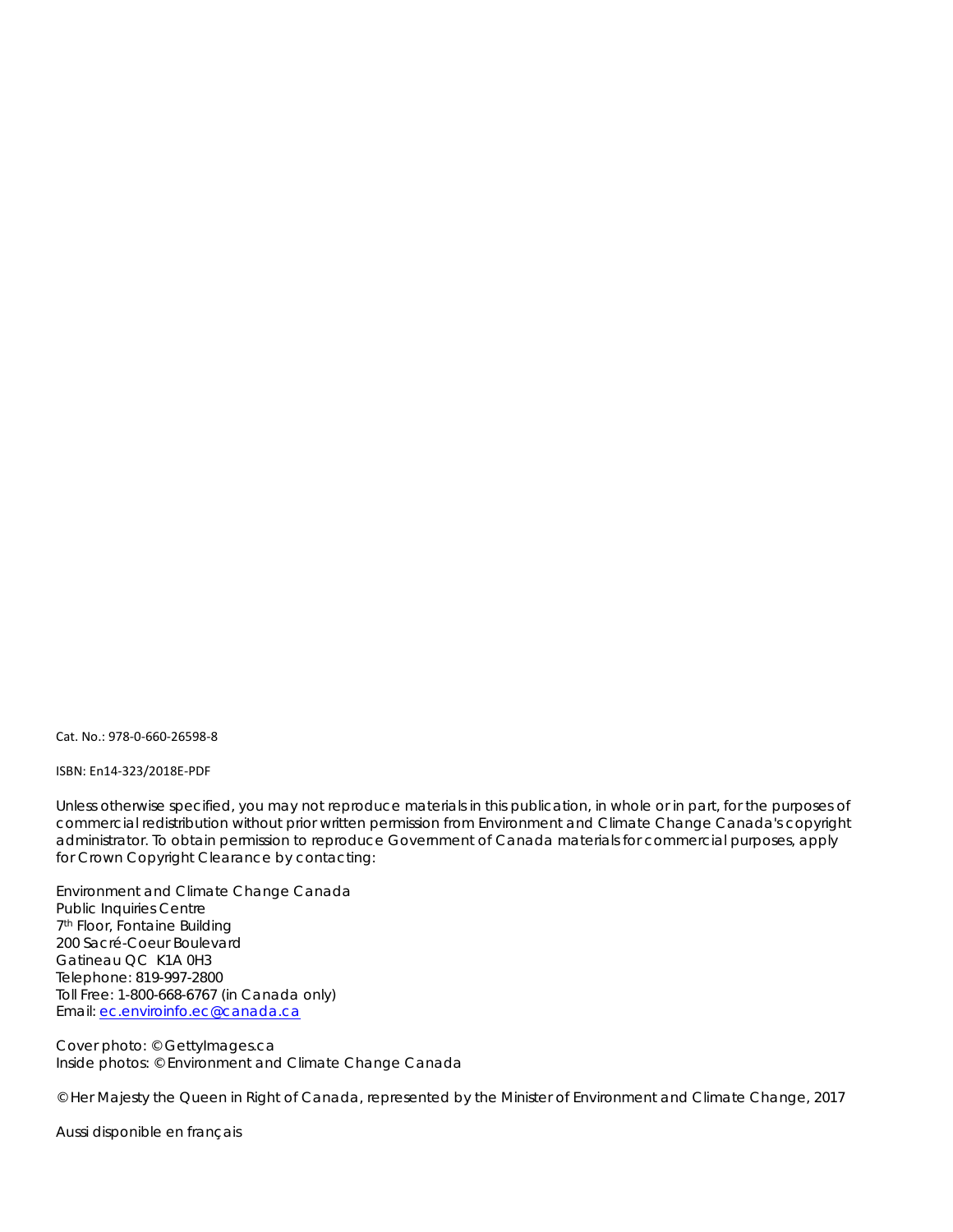# **Notice**

Mention of trade names or commercial products does not constitute recommendation or endorsement for use.

This document does not purport to address all of the safety aspects associated with its use. Anyone using this document has the responsibility to consult the appropriate authorities and to establish health and safety practices in conjunction with any regulatory requirements prior to its use.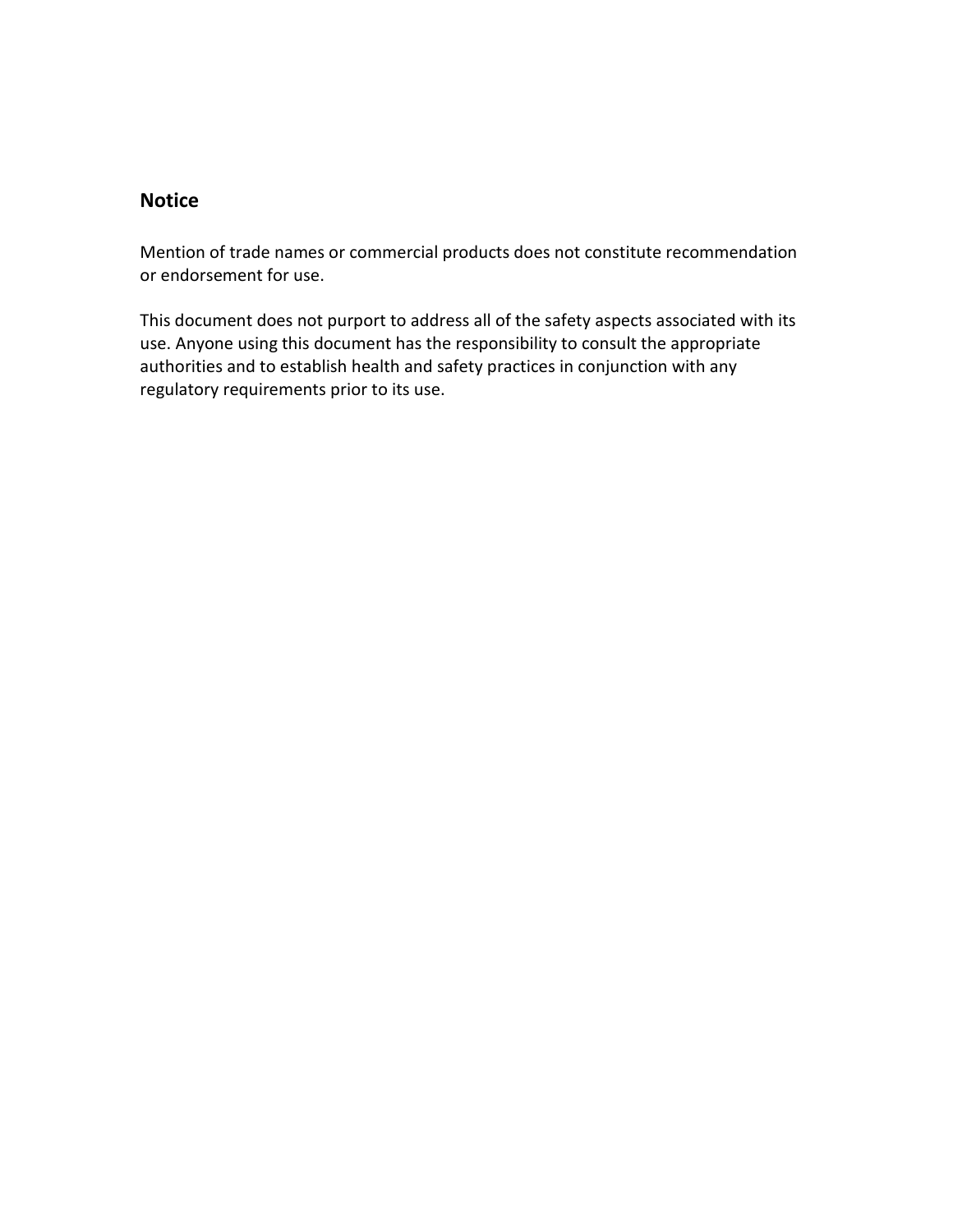# <span id="page-3-0"></span>**Abstract**

The *Code of Practice for the Management of Air Emissions from Pulp and Paper Facilities* (Code of Practice) outlines the operational activities for this industry and the environmental concerns related to the atmospheric emissions of sulphur dioxide (SO $_2$ ) and total particulate matter (TPM). Emission limits and recommended practices that can address these concerns are also described.

Some, or all, of the provisions of the Code of Practice may be implemented voluntarily by the industry, or adopted as requirements by financial institutions or regulatory agencies; however, they do not negate any applicable regulatory requirements.

# <span id="page-3-1"></span>**Résumé**

Le *Code de pratiques pour la gestion des émissions atmosphériques des installations de pâtes et papiers* (Code de pratiques) décrit les activités opérationnelles de ce secteur industriel et les préoccupations environnementales qu'elles soulèvent, liées aux émissions atmosphériques de dioxyde de soufre  $(SO<sub>2</sub>)$  et de matières particulaires totales (MPT). Des limites d'émissions et des pratiques recommandées sont présentées pour atténuer ces préoccupations.

Certaines des dispositions du Code de pratiques, voire toutes, peuvent être mises en œuvre à titre volontaire par l'industrie, ou être adoptées à titre d'exigences par les institutions financières ou organismes de réglementation, mais n'annulent pas les exigences réglementaires qui peuvent s'appliquer.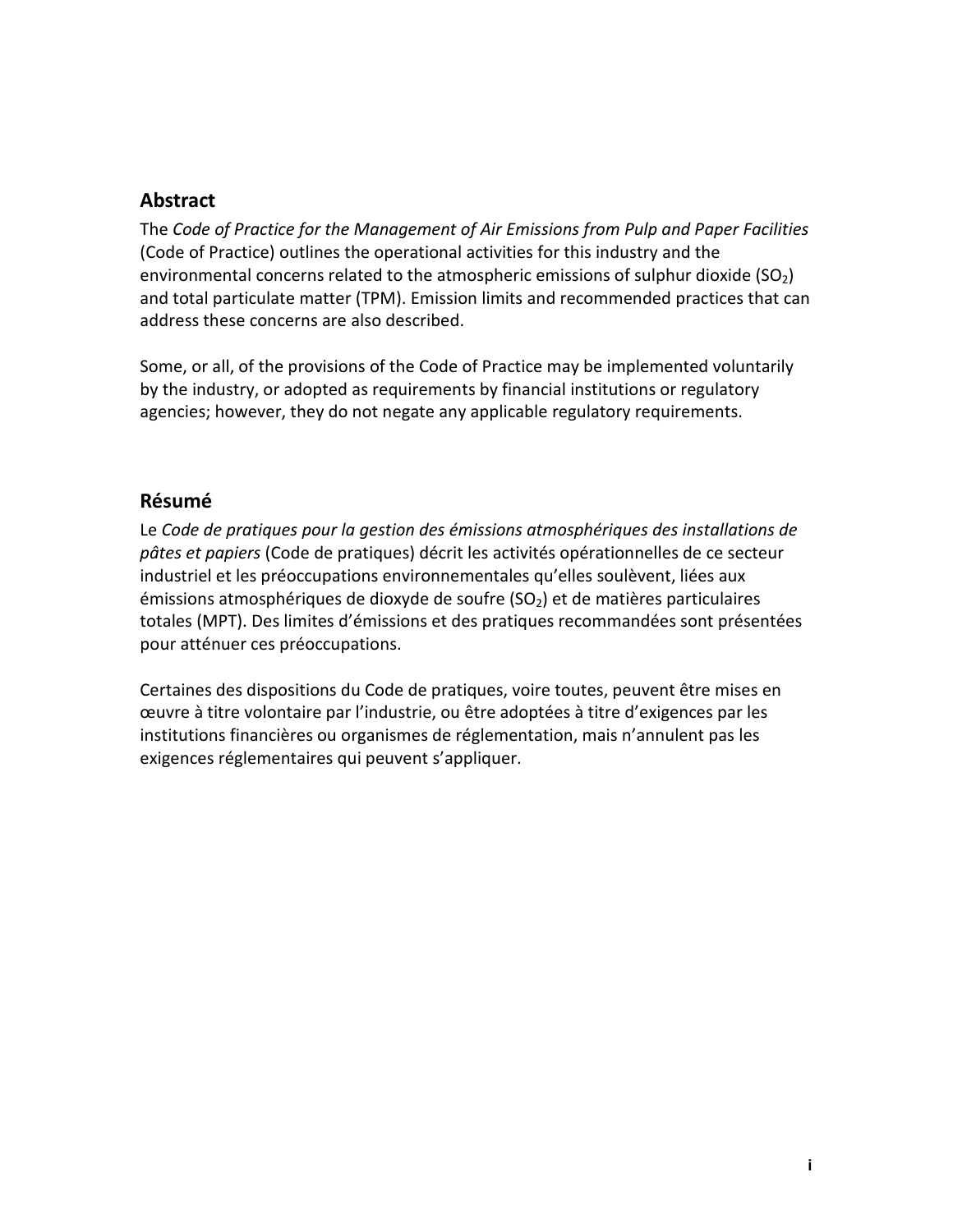# **Table of Contents**

| $\mathbf{1}$ |                  |  |  |
|--------------|------------------|--|--|
|              | 1.1              |  |  |
|              | 1.2              |  |  |
| 2            |                  |  |  |
| 3            |                  |  |  |
|              | 3.1              |  |  |
|              | 3.2              |  |  |
|              | 3.2.1            |  |  |
|              | 3.2.2            |  |  |
|              | 3.2.3            |  |  |
|              | 3.2.4            |  |  |
|              | 3.2.5            |  |  |
|              | 3.2.6            |  |  |
|              | 3.2.7            |  |  |
|              | 3.2.8            |  |  |
|              | 3.2.9            |  |  |
|              | 3.2.10           |  |  |
| 3.2.11       |                  |  |  |
|              | 3.2.12           |  |  |
|              | 3.3 <sub>2</sub> |  |  |
|              | 3.3.1            |  |  |
|              | 3.3.2            |  |  |
|              | 3.3.3            |  |  |
|              | 3.3.4            |  |  |
|              | 3.3.5            |  |  |
|              | 3.3.6            |  |  |
|              | 3.3.7            |  |  |
|              | 3.3.8            |  |  |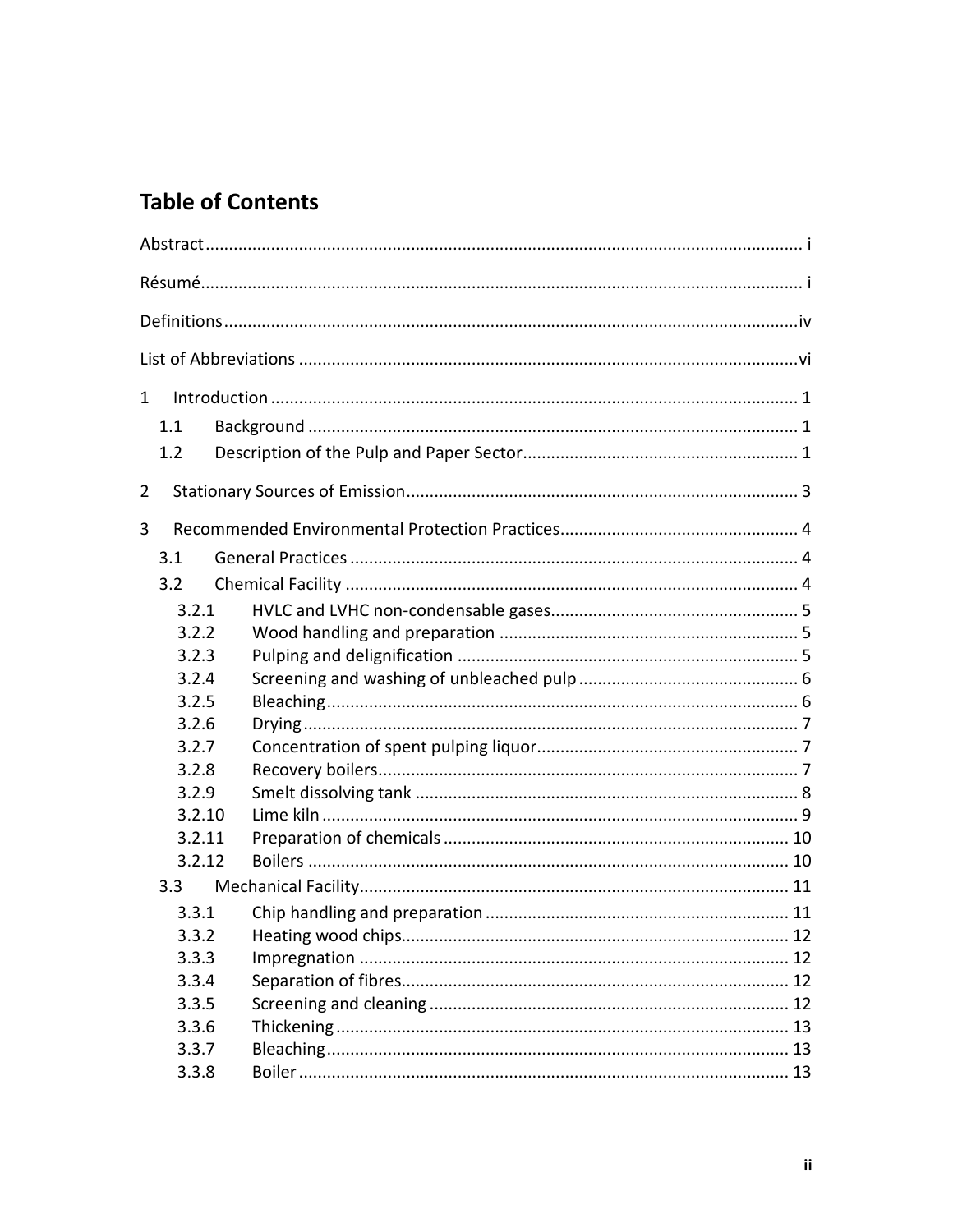| 4 |                                                                                  |  |  |  |  |
|---|----------------------------------------------------------------------------------|--|--|--|--|
| 5 |                                                                                  |  |  |  |  |
|   | 5.1                                                                              |  |  |  |  |
|   | 5.2                                                                              |  |  |  |  |
|   | 5.3                                                                              |  |  |  |  |
|   | 5.3.2                                                                            |  |  |  |  |
|   | 5.3.3                                                                            |  |  |  |  |
|   | 5.4                                                                              |  |  |  |  |
|   | 5.5                                                                              |  |  |  |  |
| 6 |                                                                                  |  |  |  |  |
|   |                                                                                  |  |  |  |  |
|   | Appendix 2: Characterization of Sulphur Dioxide and Total Particulate Matter Air |  |  |  |  |
|   |                                                                                  |  |  |  |  |
|   |                                                                                  |  |  |  |  |
|   |                                                                                  |  |  |  |  |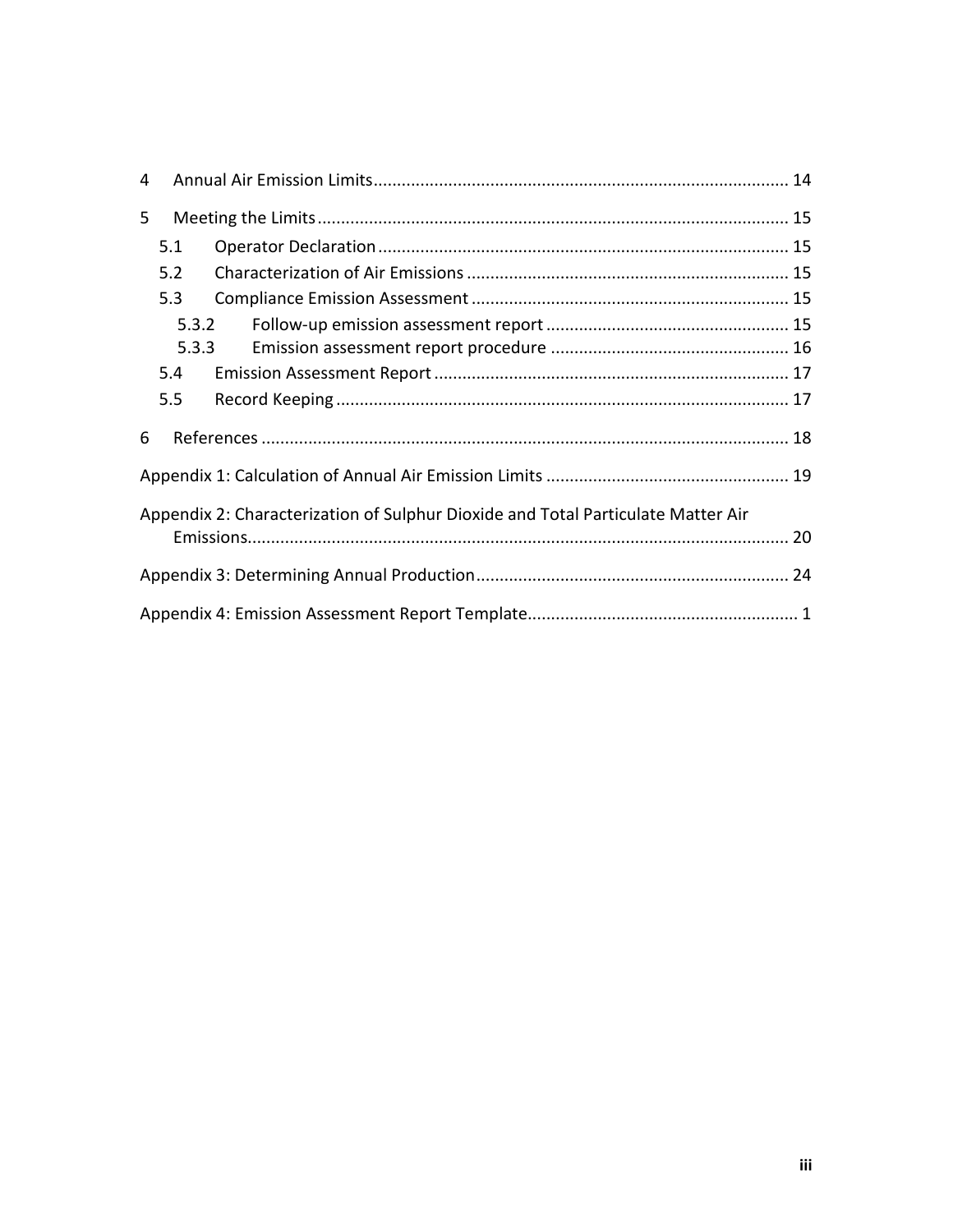# <span id="page-6-0"></span>**Definitions**

#### **Boiler**

An enclosed device which uses controlled flame combustion and is designed to transfer thermal energy from the combustion of a fuel indirectly to a fluid (such as water or oil.)

#### **Chemical facility**

Any pulp and paper facility that is designed to operate a recovery boiler, a lime kiln or a pulping digester.

#### **Continuous Emissions Monitoring System (CEMS)**

Equipment for automated sampling, conditioning or analyzing of emissions from a given source and the recording of data related to those emissions.

#### **Digester**

A pressure vessel used to chemically treat chips and other cellulosic fibrous materials under elevated temperature and pressure in order to separate fibres from each other and produce pulp.

#### **Dissolving tank**

Equipment that collects molten smelt from the recovery boiler's furnace hearth and dilutes it, usually with water or weak wash from the washing of lime mud and green liquor dregs.

#### **High-volume, low-concentration (HVLC) non-condensable gases**

Gases with low total reduced sulphur (TRS) content. HVLC non-condensable gases typically come from washers, filtrate tanks, knotters, screens, deckers, oxygen delignification systems, weak liquor storage tanks, and intermediate pulp storage chests. Also known as diluted non-condensable odorous gases (DNCGs).

#### **Lime kiln**

Equipment used to calcine lime mud, which contains calcium carbonate (CaCO<sub>3</sub>) and water, in order to form lime (CaO) and  $CO<sub>2</sub>$ .

#### **Low-volume, high concentration (LVHC) non-condensable gases**

Gases with high total reduced sulphur (TRS) content. LVHC non-condensable gases typically come from blow heat recovery systems, turpentine recovery systems, digester areas, evaporators, and steam strippers. Also known as concentrated non-condensable gases (CNCGs).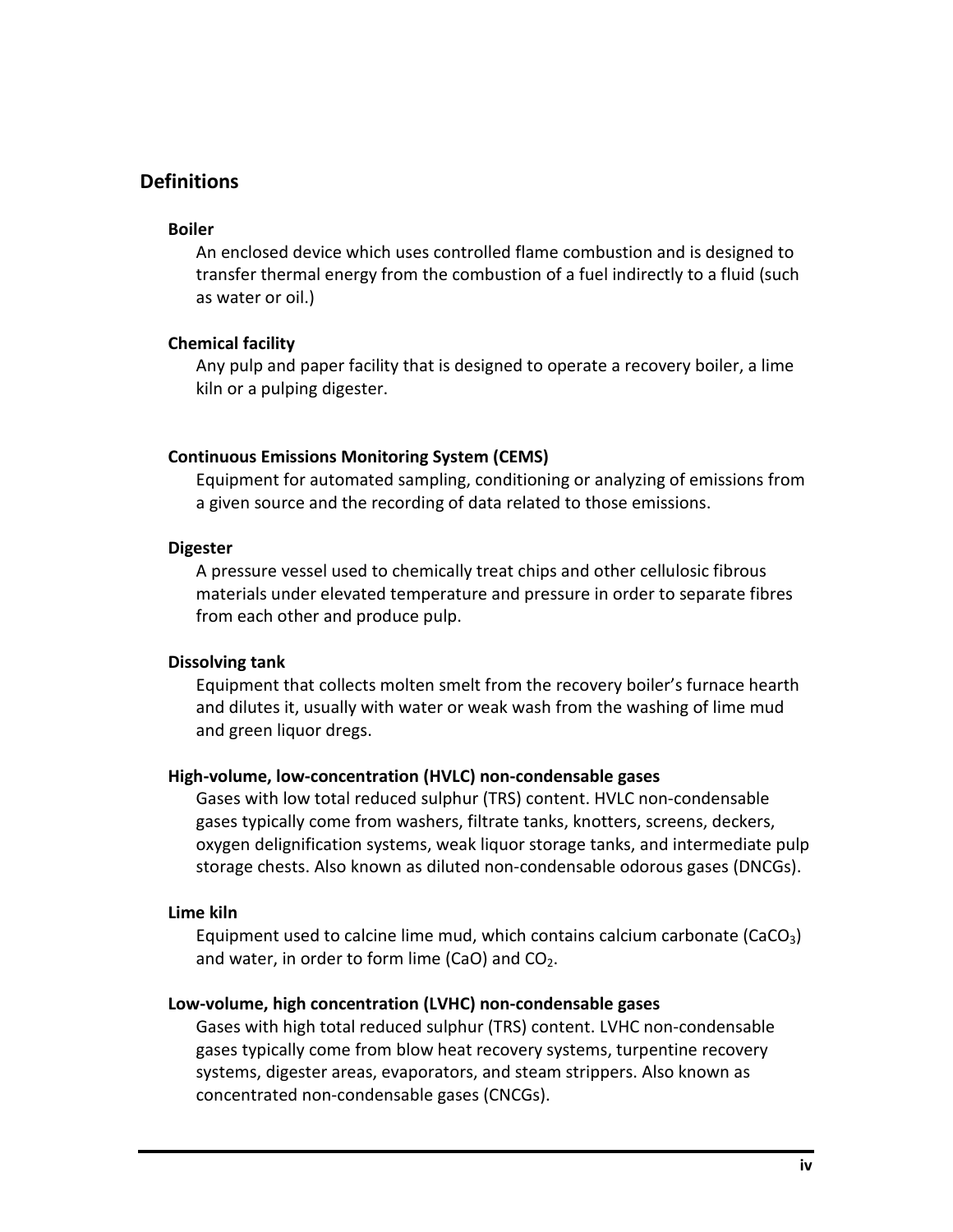#### **Mechanical facility**

Any pulp and paper facility that is not a chemical facility.

#### **Operator**

The operator of a pulp and paper facility is an authorized official who:

- in respect of a corporation, is an officer of the corporation who is authorized to act on its behalf;
- in respect of any other person, is that person or a person authorized to act on behalf of that person; and
- in respect of any other entity, is a person authorized to act on its behalf.

#### **Other stationary combustion source**

Any stationary combustion equipment with a nominal heat capacity greater than 10.5 gigajoules per hour (GJ/h) that was operated more than 500 hours in the year of declaration.

#### **Pulp and paper facility**

"Pulp and paper facility" means a facility that is designed or used to produce (a) pulp products from wood, other plant material or recycled paper products; and

(b) any other product obtained from a pulping process or directly derived from pulp.

#### **Recovery boiler**

Equipment that burns spent pulping liquor to allow for the recovery of cooking chemicals.

#### **Stripper off-gases (SOGs)**

Gases leaving a steam or air stripper column that treats foul condensates.

#### **Thermal oxidizer**

Device used to destroy liquid, solid or gaseous matter through combustion, without recovering the energy produced.

#### **Total particulate matter (TPM)**

Airborne particulate matter with an upper size limit of approximately 100 micrometres (µm) in aerodynamic equivalent diameter. Only the filterable portion is considered in this Code of Practice.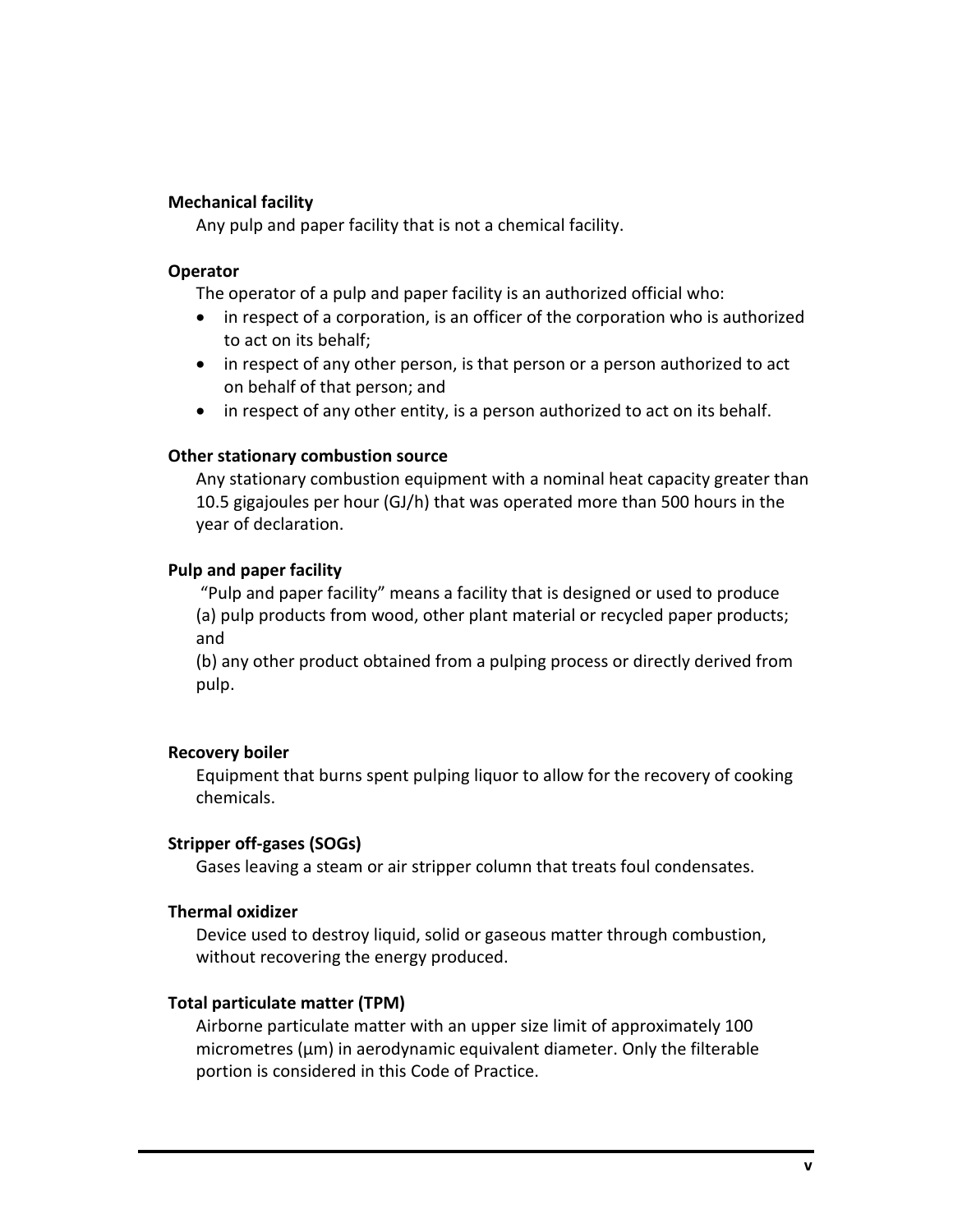# <span id="page-8-0"></span>**List of Abbreviations**

| AQMS:          | Air Quality Management System                                                       |
|----------------|-------------------------------------------------------------------------------------|
| <b>BLIERs:</b> | Base Level Industrial Emission Requirements                                         |
| Ca:            | calcium                                                                             |
| $CaCO3$ :      | calcium carbonate                                                                   |
| CaO:           | calcium oxide, lime                                                                 |
| <b>CCME:</b>   | Canadian Council of Ministers of the Environment                                    |
| <b>CEMS:</b>   | continuous emissions monitoring system                                              |
| CMP:           | chemi-mechanical pulping                                                            |
| <b>CNCGs:</b>  | concentrated non-condensable gases                                                  |
| CO:            | carbon monoxide                                                                     |
| $CO2$ :        | carbon dioxide                                                                      |
| <b>DNCGs:</b>  | diluted non-condensable gases                                                       |
| GJ:            | gigajoules                                                                          |
| $GI/h$ :       | gigajoules per hour                                                                 |
| $H2SO3$ :      | sulphurous acid                                                                     |
| <b>HVLC:</b>   | High-volume, low-concentration non-condensable gases                                |
|                | ISO 14000: International Organization for Standardization, environmental management |
| LVHC:          | Low-volume, High-concentration non-condensable gases                                |
| Mg:            | magnesium                                                                           |
| Na:            | sodium                                                                              |
| $Na2CO3$ :     | sodium carbonate                                                                    |
| $Na2S$ :       | sodium sulphide                                                                     |
| $Na2SO3$ :     | sodium sulphite                                                                     |
| NaOH:          | sodium hydroxide                                                                    |
| <b>NCGs:</b>   | non-condensable gases                                                               |
| $NH4$ :        | ammonium                                                                            |
| $NOx$ :        | nitrogen oxide                                                                      |
| PGW:           | pressure groundwood pulping                                                         |
| <b>PRMP:</b>   | pressure refiner mechanical pulping                                                 |
| RMP:           | refiner mechanical pulping                                                          |
| SGW:           | stone groundwood pulping                                                            |
| $SO2$ :        | sulphur dioxide                                                                     |
| SOGs:          | stripper off-gases                                                                  |
| TMP:           | thermo-mechanical pulping                                                           |
| TPM:           | total particulate matter                                                            |
| TRS:           | total reduced sulphur                                                               |
| VOCs:          | volatile organic compounds                                                          |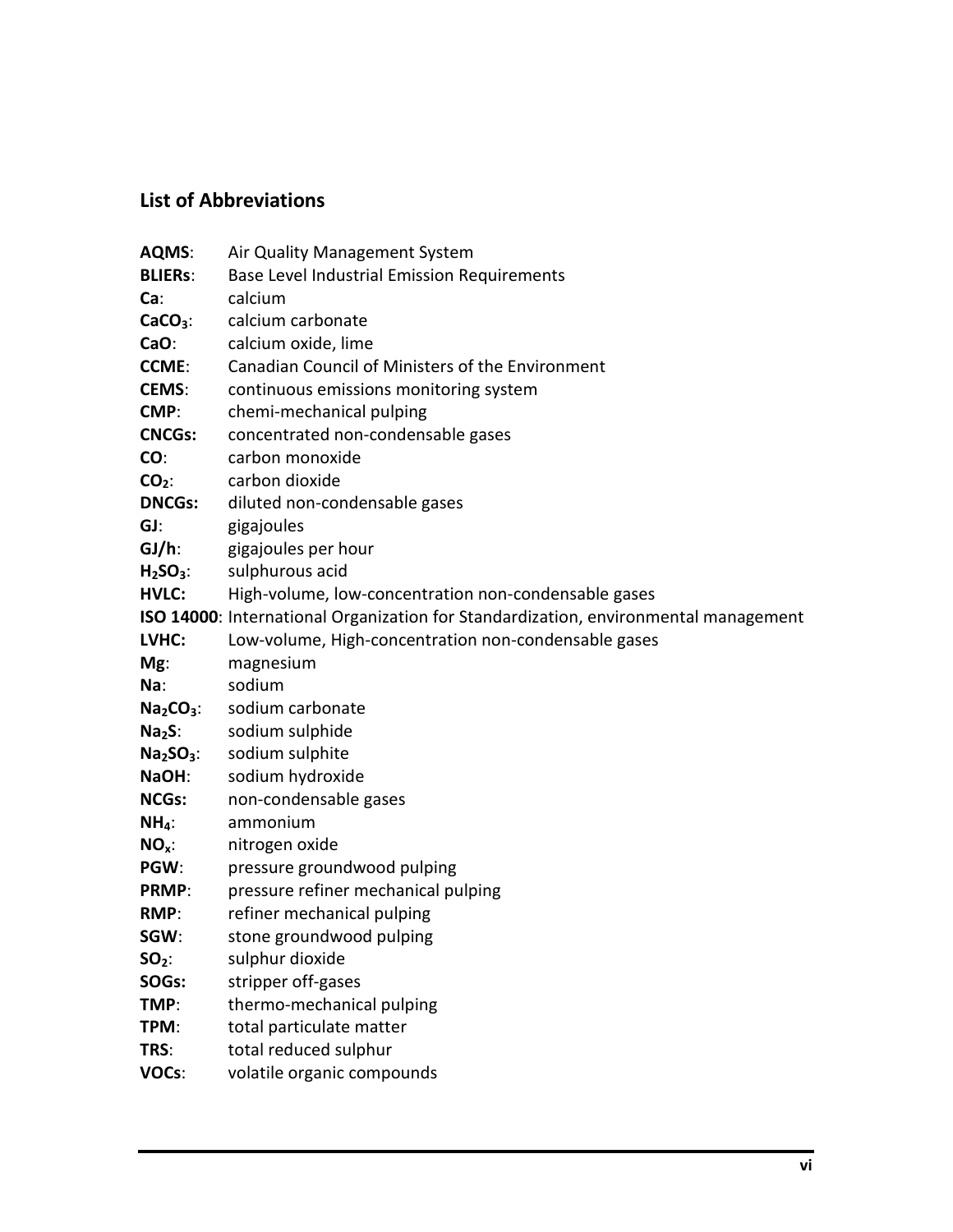# <span id="page-9-0"></span>**1 Introduction**

### <span id="page-9-1"></span>**1.1 Background**

At a meeting of the Canadian Council of Ministers of the Environment (CCME) on October 11, 2012, federal, provincial and territorial environment ministers approved further action to protect the health of Canadians and the environment including the adoption of measures to improve air quality in Canada through a comprehensive new Canada-wide system: the Air Quality Management System (AQMS). Ministers agreed to a flexible approach to implementation that would help jurisdictions ensure good air quality outcomes, while maintaining competitiveness throughout Canada. The AQMS has several components, including Base Level Industrial Emission Requirements (BLIERs) that set a base level of performance for major industries in Canada.

The BLIERs are intended to serve as quantifiable requirements in the form of performance standards that can be incorporated into an instrument such as a regulation. They should result in compliance of all major industrial sources in Canada, regardless of the air quality where the factories and industrial facilities are located, with an acceptable basic environmental performance level.

The expert group that developed the BLIERs for pulp and paper was composed of representatives from federal and provincial governments, one non-governmental organization and representatives from the pulp and paper industry. At the federal level, the group included representatives from departments of the Environment, Natural Resources and Health.

A consensus was reached in December 2011 on the Pulp and Paper BLIERs for sulphur dioxide  $(SO<sub>2</sub>)$  and total particulate matter (TPM), which were accepted by the CCME.

### <span id="page-9-2"></span>**1.2 Description of the Pulp and Paper Sector**

The Canadian pulp and paper is present throughout Canada, except in Prince Edward Island and the territories.

The pulp and paper facilities that are subject to the Code of Practice are defined in the "Definitions" section.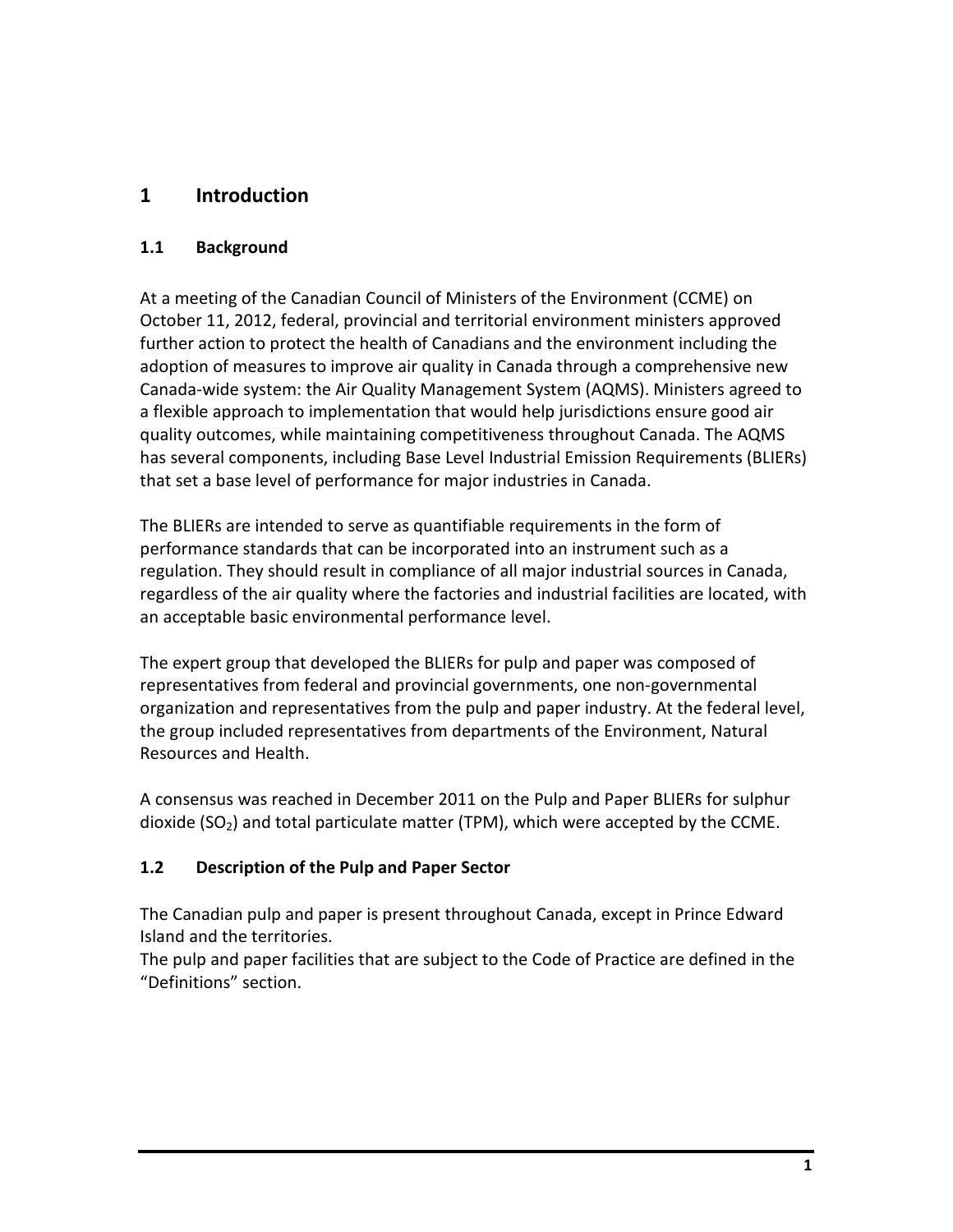### **1.3 Code of Practice Objectives**

The objectives of this Code of Practice are to recommend and promote best practices to facilitate and encourage ongoing improvements in the environmental performance of pulp and paper facilities in Canada with respect to  $SO<sub>2</sub>$  and TPM air emissions from combustion sources.

The recommendations set forth in the Code of Practice are not intended to limit the use of other technologies and practices that could provide equivalent or superior environmental protection. The recommendations may need to be interpreted based on the individual conditions and concerns of each facility. In addition, implementing the recommendations does not exempt the facilities from their obligation to comply with all applicable laws and regulations.

The Code of Practice may be applied voluntarily by pulp and paper sector companies, facilities and associations. It may also be adopted in whole or in part by provincial regulatory agencies.

It may serve as a reference for the implementation of best practices to ensure the ongoing improvement of environmental performance in pulp and paper facilities in Canada.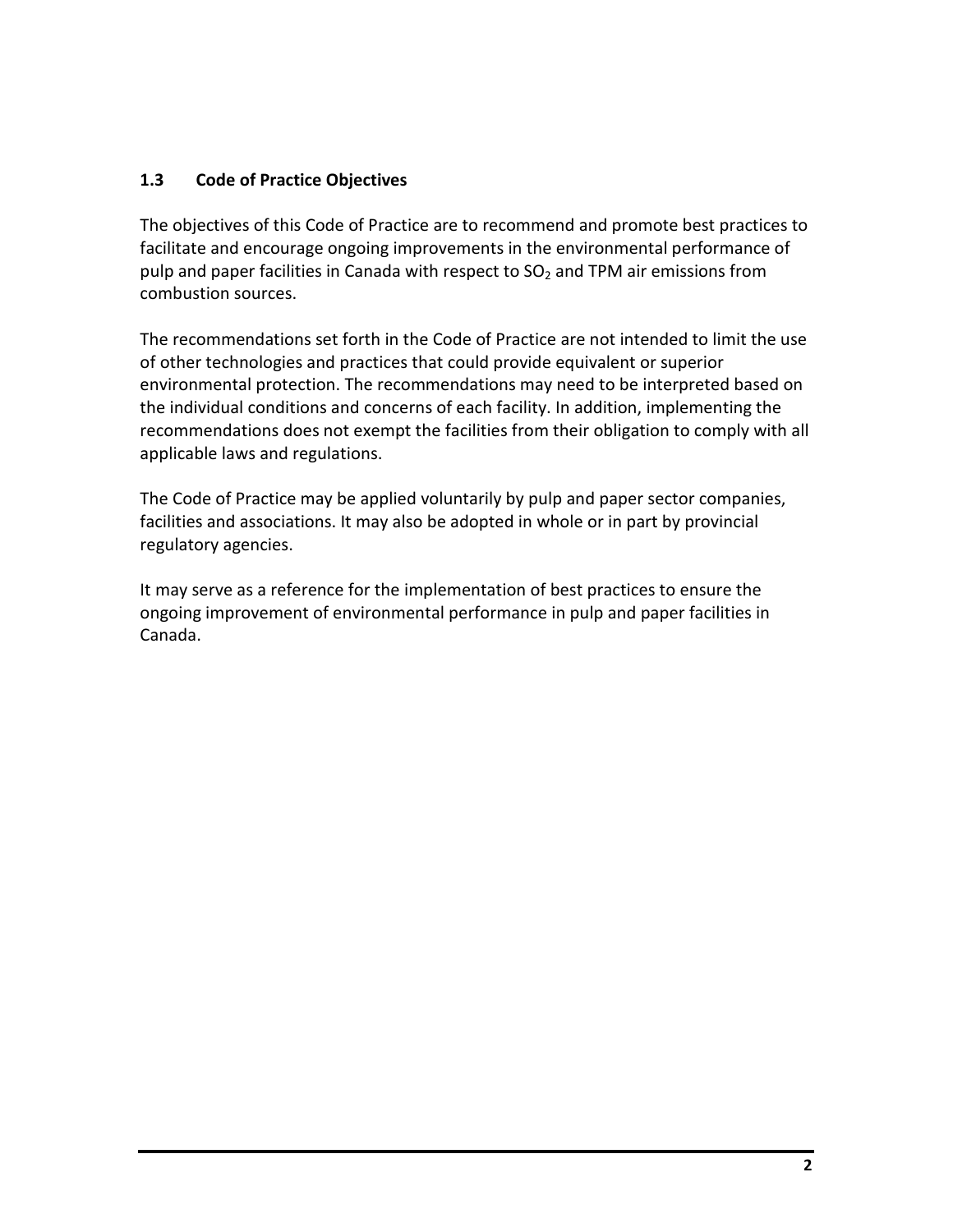# <span id="page-11-0"></span>**2 Stationary Sources of Emission**

The sources of  $SO<sub>2</sub>$  and TPM air emissions in the pulp and paper sector considered in this Code of Practice are as follows:

- Boiler
- Recovery boiler
- Dissolving tank
- Lime kiln
- Thermal oxidizer
- Other stationary sources of combustion

A description of these emission sources can be found in the "Definitions" section.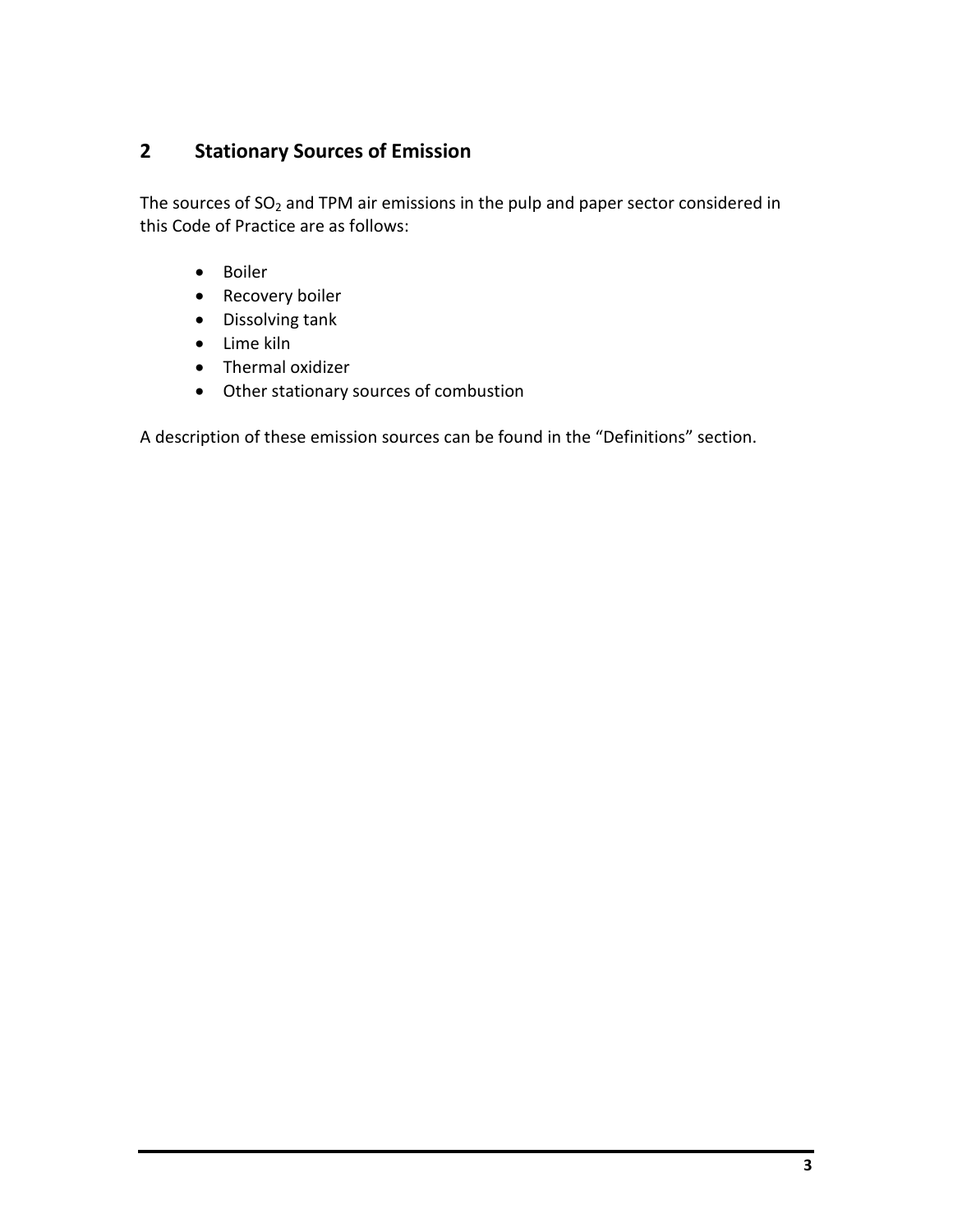# <span id="page-12-0"></span>**3 Recommended Environmental Protection Practices**

This section presents various methods and measures to limit  $SO<sub>2</sub>$  and TPM air emissions from pulp and paper facilities. It is not intended to limit the use of other technologies and practices that could provide equivalent or superior environmental protection. Each recommendation's applicability also needs to be assessed based on the individual conditions and concerns of each facility.

# <span id="page-12-1"></span>**3.1 General Practices**

Under this Code of Practice, the term "general practices" means the activities, actions, processes and procedures that, aside from legal and technical requirements, help minimize facility emissions. The effective development and implementation of these practices will also facilitate the continuous improvement of overall environmental performance.

### **Recommendations:**

- Each facility should establish and maintain operating procedures and ensure that all staff members are adequately trained on any equipment that generates air emissions, and in the monitoring systems for such equipment.
- Each facility should develop and implement a maintenance and efficiency audit program for emission monitoring devices, including documented
	- o maintenance and audit procedures;
	- o inspection schedule for each equipment related to air emissions;
	- o Procedures to communicate discrepancies to facility management.
- Each facility should develop, implement and maintain an environment management system that is in conformance with a known national standard, such as the International Organization for Standardization (ISO).

# <span id="page-12-2"></span>**3.2 Chemical Facility**

The Kraft process is the most common process used in chemical facilities. This process dissolves the lignin that binds the fibres together under the action of the pulping liquor (a sodium hydroxide [NaOH] and sodium sulphide  $[Na<sub>2</sub>S]$  solution) and high temperature.

For sulphite pulping, the cooking liquor is a solution that can contain sulphurous acid  $(H<sub>2</sub>SO<sub>3</sub>)$ , sulphite and bisulphite salts of calcium (Ca), magnesium (Mg), sodium (Na) or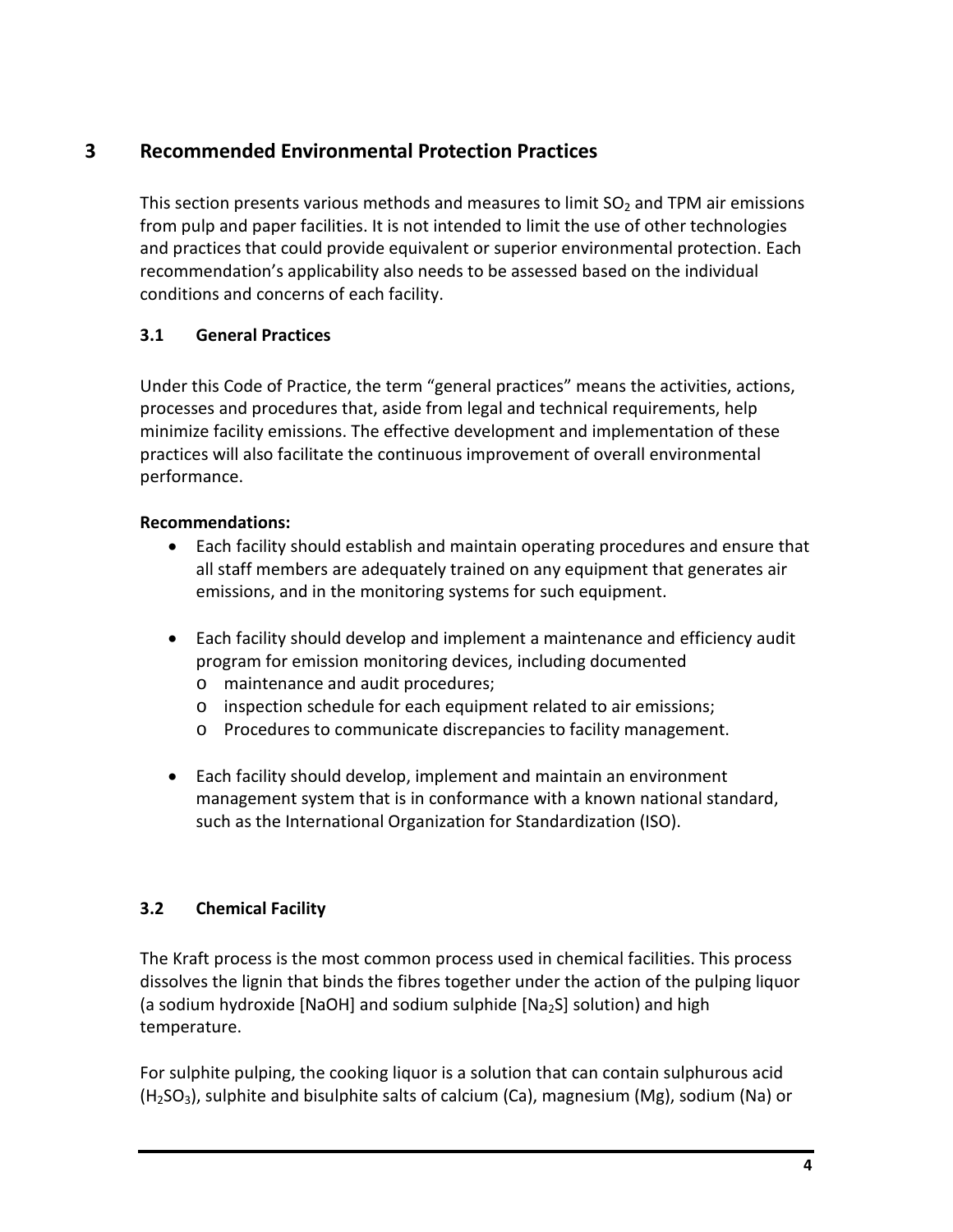ammonium ( $NH<sub>4</sub>$ ), depending on the base used. Pulping and delignification are also carried out at high temperature.

The following is a description of the main steps found in a chemical facility, with the related concerns and recommendations regarding  $SO<sub>2</sub>$  and TPM air emissions.

#### <span id="page-13-0"></span>3.2.1 HVLC and LVHC non-condensable gases

In chemical facilities, production-process-based emissions of gaseous sulphuric compounds are generated from multiple locations in the pulping and chemical recovery areas. They can be low-volume, high concentration (LVHC) noncondensable gases (NCGs) or high-volume, low concentration (HVLC) noncondensable gases. See definitions.

**Concern:** Sources of SO<sub>2</sub>.

#### **Recommendations:**

- Collection and treatment of these gases is beneficial as it reduces the discharge of odorous gases to the atmosphere and allows for some energy and chemical recovery.
- The combustion oxidizes TRS gases to  $SO<sub>2</sub>$  during incineration. HVLC and LVHC gases can be treated to reduce the sulphur compounds contained in them before incineration, and/or emissions from combustion can be treated in a wet scrubber using alkali in the scrubbing solution. HVLC and LVHC gases can be collected in separate system.

### <span id="page-13-1"></span>3.2.2 Wood handling and preparation

Fibre is generally received directly in the form of logs, wood chips or sawdust as by-products of the wood products industry, particularly sawmills.

When the fibre is received as a log, it contains bark and must be debarked before being used in the pulping process. The bark is sent to a pile to be used as an energy source and the log is chipped.

**Concern:** None related to TPM and SO<sub>2</sub>.

### <span id="page-13-2"></span>3.2.3 Pulping and delignification

The fibres are released from the wood matrix by dissolving the lignin and part of the hemicellulose in a pulping solution that contains sodium hydroxide and sodium sulphide (Kraft process) or an acidic solution of bisulphite and sulphite salts (sulphite process). Pulping is carried out in digesters, either as part of a batch or continuous process.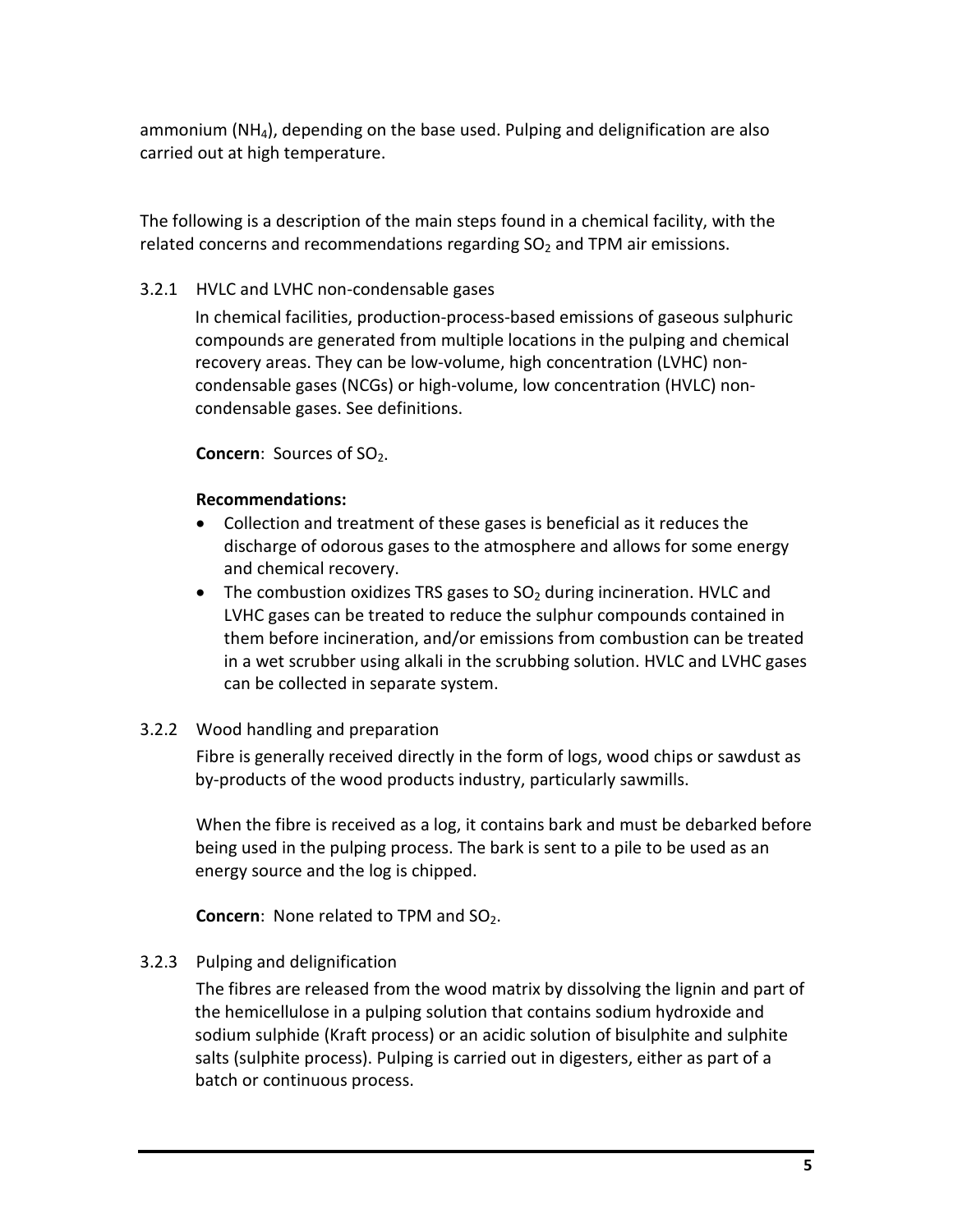**Concern:** The digester process, which includes wood chip pre-steaming vessels, blow tanks and relief steam condensers, generates a mixture of sulphur containing gases.

Non-condensable gases from the digester area contain high levels of TRS. The reduced sulphur compounds are transformed into  $SO<sub>2</sub>$  if these gases are burned in lime kilns, boilers, recovery boilers or stand-alone thermal oxidizers. Combustion is a common practice used to eliminate NCGs.

Pulping does not represent a significant source of particulate emissions.

#### **Recommendation:**

• Lime kilns, boilers, and thermal oxidizers are typically used to burn LVHC gases, while HVLC gases can be combusted in boilers and recovery boilers given that these units can handle larger gas volumes. Provided the associated  $SO<sub>2</sub>$  emissions are relatively stable, they can be reduced by installing a wet scrubber using alkali in the scrubbing solution.

### <span id="page-14-0"></span>3.2.4 Screening and washing of unbleached pulp

The product obtained from the pulping process is a mixture of wood fibre (pulp) and spent cooking chemical (liquor). Depending on the degree of delignification achieved and the type of process involved, nearly 50% of the wood is chemically dissolved during pulping. These wood-based organic and inorganic constituents are contained in the spent cooking liquor. The spent pulping liquor is separated from the pulp (brown stock) in the washing process and sent to the chemical recovery process.

The washed pulp (brown stock) is then screened to remove knots and fibre bundles from the pulp. Rejects from screening and deknotting can be sent back to the digester, burned in boilers, or disposed of in a landfill.

**Concern:** None related to TPM. Brown stock washers generate gases which arise from the residual spent cooking chemical in the pulp. These gases are a source of odorous reduced sulphur gases, including  $SO<sub>2</sub>$ .

### **Recommendations:**

To minimize the release of  $SO<sub>2</sub>$  emissions from vents of the pulp washing process, vents can be piped to collect the emissions in the HVLC collection system. See section 3.2.1

### <span id="page-14-1"></span>3.2.5 Bleaching

The objective of bleaching is to remove or oxidize the residual lignin and impurities in the pulp to achieve the desired level and stability of brightness as well as to meet certain cleanness and strength quality criteria. Bleaching is done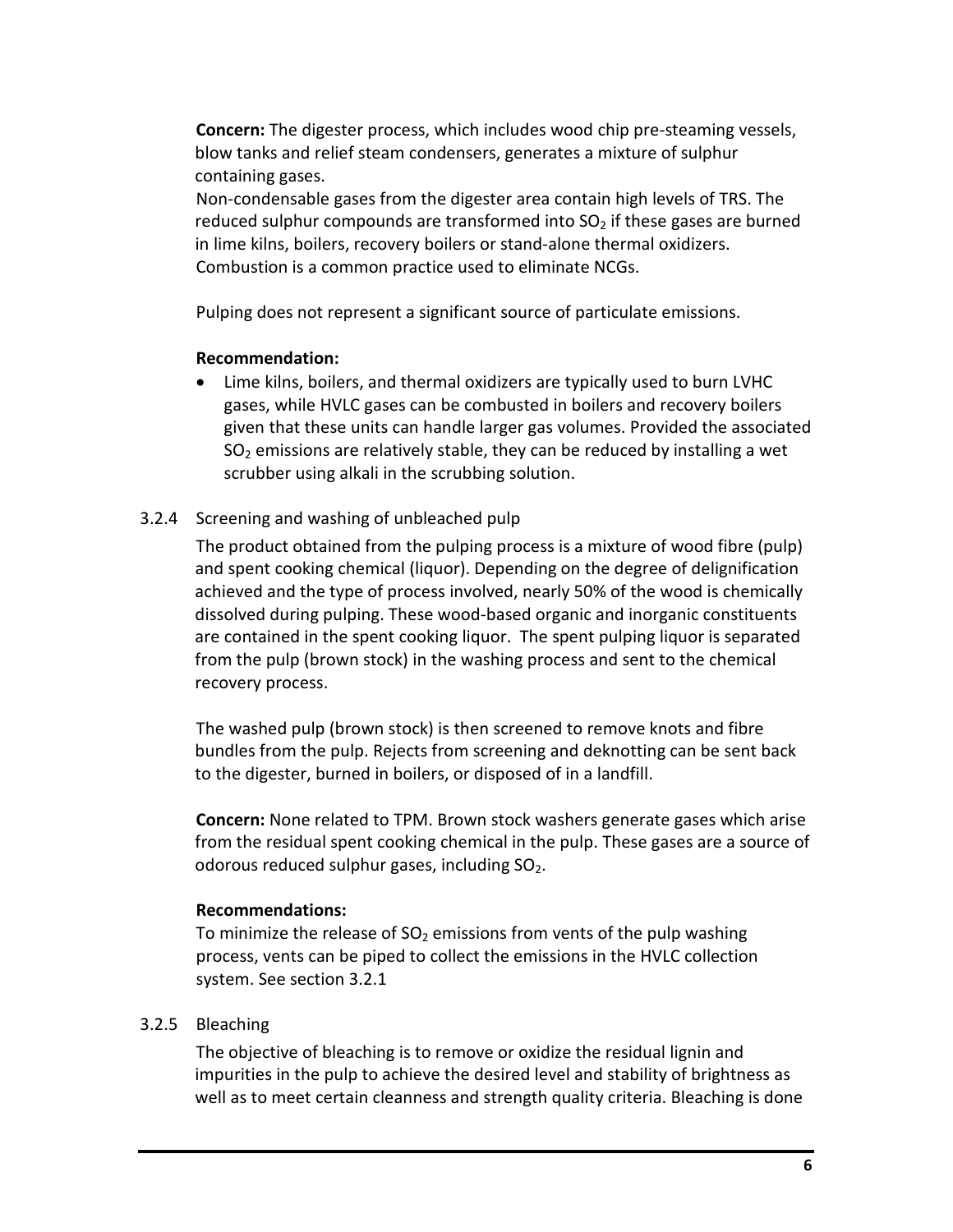in stages, using different chemicals such as chlorine dioxide, oxygen, hydrogen peroxide and sodium hydroxide, depending on the process used and the desired characteristics of the pulp.

**Concern:** None related to TPM or SO<sub>2</sub>.

#### <span id="page-15-0"></span>3.2.6 Drying

In an integrated pulp and paper facility, the bleached pulp is sent in a wet state at a 3–4% consistency to the stock preparation plant for papermaking.

For non-integrated pulp facilities where the pulp is not used for papermaking at the same site, the pulp is treated to facilitate handling. The pulp is first squeezed, then pressed and dried to obtain the desired dryness. The pulp is then cut into sheets, and bales are formed for shipment.

**Concern:** None related to TPM or SO<sub>2</sub>.

### <span id="page-15-1"></span>3.2.7 Concentration of spent pulping liquor

The weak (10–20% solids) spent pulping liquor is concentrated in the evaporator prior to combustion in the chemical recovery boiler. Concentration of spent pulping liquor is usually achieved by using steam-heated, multiple-effect evaporators and indirectly heated concentrators. Gases released from multipleeffect evaporators consist mainly of TRS and VOCs.

**Concern:** These gases are commonly collected in the HVLC system and combusted, resulting in  $SO<sub>2</sub>$  emissions.

#### **Recommendations:**

See 3.2.1

#### <span id="page-15-2"></span>3.2.8 Recovery boilers

The primary purpose of recovery boilers is to initiate the recovery of the inorganic pulping chemicals present in the spent pulping liquor and to burn the organic matter in the liquor in order to obtain a significant portion of the energy (steam) needed by the process. Collected LVHC and HVLC gases are commonly sent to the recovery boiler to be combusted.

**Concern:** The recovery boiler is a significant source of TPM and SO<sub>2</sub> emissions to the atmosphere.

#### **Recommendations:**

• TPM emissions from recovery boilers can be reduced by using electrostatic precipitators (ESP).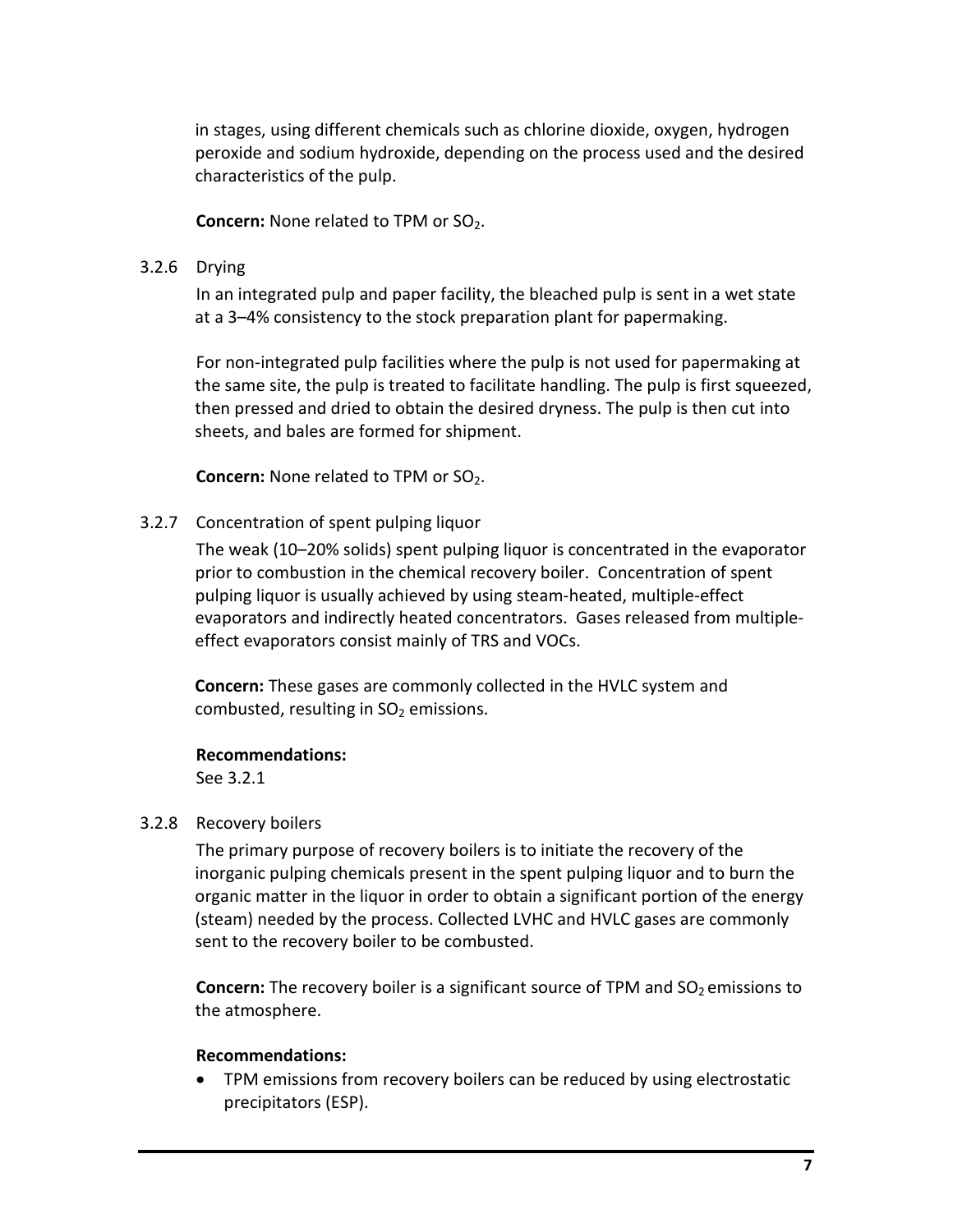- A wet scrubber with alkaline solution can be used on a recovery boiler to minimize sulphur emissions. Given the variability of the level of  $SO<sub>2</sub>$ emissions from recovery boilers, removal efficiency can vary but it is typically greater than 90%.
- To minimize  $SO_2$  emissions from the combustion of the collected gases, the collected gases can be treated by an alkaline scrubber prior to being sent to the recovery boiler.
- Increased concentrations of dry solids in the spent pulping liquor help reduce sulphur emissions from the recovery boiler because a higher quantity of sodium is vaporized to react with the sulphur. A new Kraft recovery boiler can have a percentage of dry solids in the spent pulping liquor greater than 80%. However, this could increase TPM and nitrogen oxide  $(NO<sub>x</sub>)$  emissions from the recovery boiler if no countermeasures are in place.
- Sulphur emissions from recovery boilers can be minimized by controlling the combustion process parameters, including temperature, air intake, spent pulping liquor distribution in the recovery boiler, and boiler load. In a Kraft recovery boiler, the creation of conditions for a hotter lower furnace zone results in higher relative amounts of volatilized sodium compounds (from the molten char formed both within the char bed and within the falling liquor droplets), which then react with  $SO<sub>2</sub>$  to produce sodium sulphate, thereby lowering  $SO<sub>2</sub>$  emissions.
- For sulphite facilities, recovery boilers can be paired with scrubbers/washers with alkaline solution to capture the sulphur and chemicals from the burned spent liquor. To control the emission release during the flushing and cleaning of the deposits in the scrubbers and washer, a bank of scrubbers/washers can be use in order to have the flue gases treated by one during the cleaning of the other.
- To further control these emissions, all the emission control devices (multicyclone or electrostatic precipitator, multistage scrubbers) must have the proper layout and operating set-up, which is site-specific.

### <span id="page-16-0"></span>3.2.9 Smelt dissolving tank

The dissolving tank receives the smelt from the recovery boiler. The dissolving tank vents gases containing high amounts of TRS and particulates. It generates lower levels of  $SO<sub>2</sub>$  emissions. Vent gases have a high moisture content. Molten smelt is drained from the chemical recovery boiler into the dissolving tank, where it is diluted with "weak wash" to form green liquor. The dissolving tank is not a significant source of  $SO<sub>2</sub>$  emissions but the moisture-laden dissolving tank emissions contain TRS and particulate matter.

**Concern:** The smelt dissolving tank emissions are a significant source of TRS and particulate matter. The dissolving tank vent gases are commonly collected in the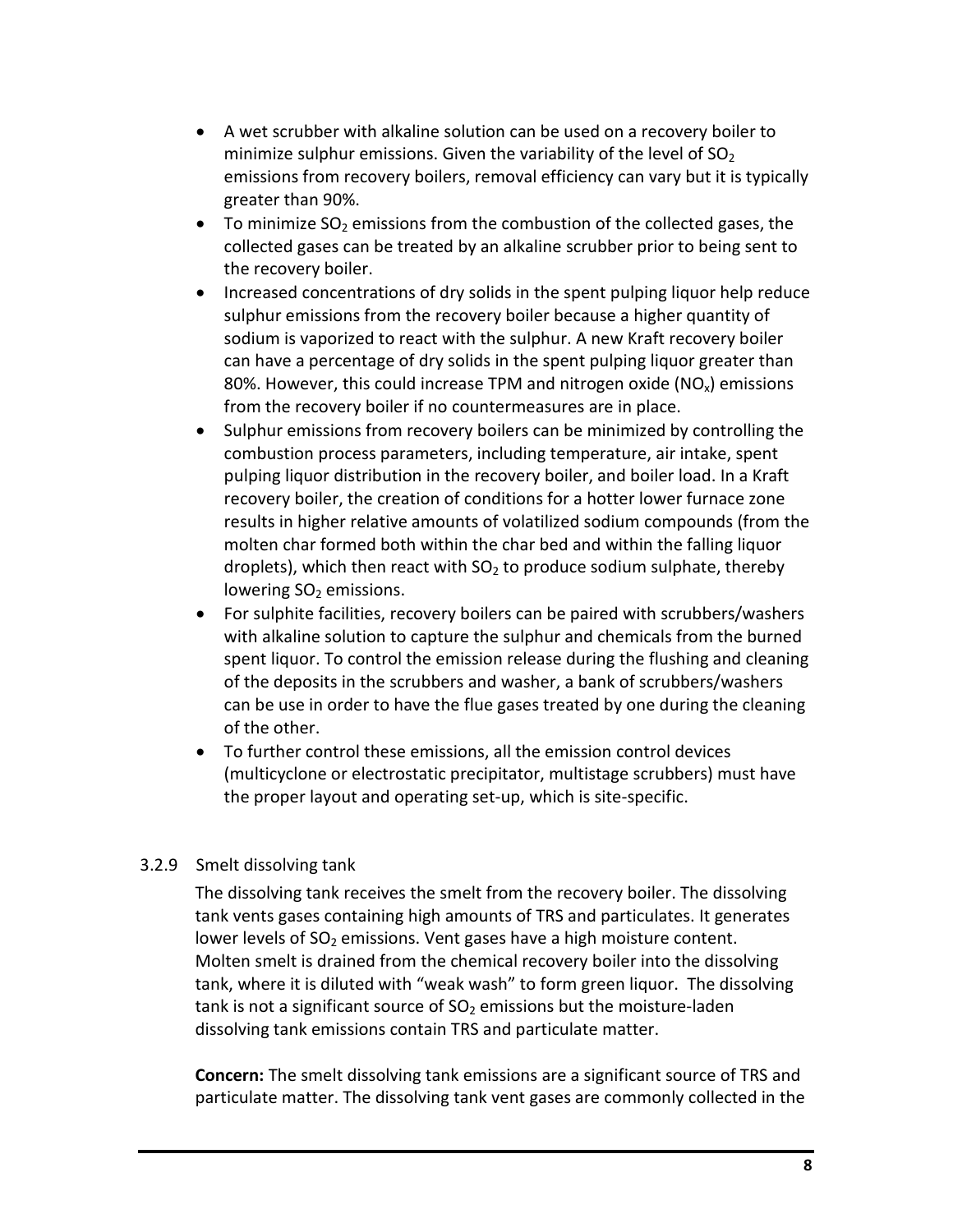LVHC and sent to combustion. The combustion of concentrated TRS emissions transforms the reduced sulphur into  $SO<sub>2</sub>$  emissions.

#### **Recommendations:**

- Gaseous emissions from the dissolving tank can be reduced by treatment in a wet scrubber using an alkaline solution such as weak wash.
- Particulate emissions from the dissolving tank can also be treated in a wet scrubber and then a mist eliminator to removed entrained droplets.
- Incineration of vent gases can be done in lime kilns, thermal oxidizers, boilers or in more recently built, recovery boilers or those modified for the incineration of dissolving tank vent gases.
- Dissolving tank gases that are to be incinerated in a recovery boiler must first be conditioned by passing them through a direct contact condenser, a mist eliminator, and a reheater. With this approach, the recovery boiler is the unit that ultimately handles the load of TPM, TRS and  $SO<sub>2</sub>$  from the dissolving tank.

### <span id="page-17-0"></span>3.2.10 Lime kiln

The Lime kiln is part of the pulping liquor regeneration cycle, transforming the calcium carbonate (CaCO<sub>3</sub>) into lime (CaO) and carbon dioxide (CO<sub>2</sub>). It generally uses fossil fuels to supply heat for mud drying and chemical reaction. The gases exiting the kiln are laden with particulate matter (lime dust) and may also contain sulphur compounds originating from liquor carryover in the lime mud. Lime kilns can also be used to incinerate LVHC and HVLC non-condensable gases, thereby oxidizing the odorous reduced sulphur compounds into  $SO<sub>2</sub>$ .

TPM emissions primarily depend on fuel type, combustion technology and emission control device, while  $SO<sub>2</sub>$  emissions mostly depend on the fuel's sulphur content (e.g., fuel oil, petroleum coke, NCGs or SOGs) and, sometimes, postcombustion controls (e.g., gas desulphurization). A relatively smaller portion of the sulphur comes with lime mud.

### **Concern:**

TPM and  $SO<sub>2</sub>$  are significant emissions from lime kilns because

(1) a large portion of the sulphur coming into the kiln with the fuel is oxidized to  $SO<sub>2</sub>$  under normal conditions; and

(2) high levels of particulate matter are picked up by combustion gases as they pass through the kiln.

### **Recommendations:**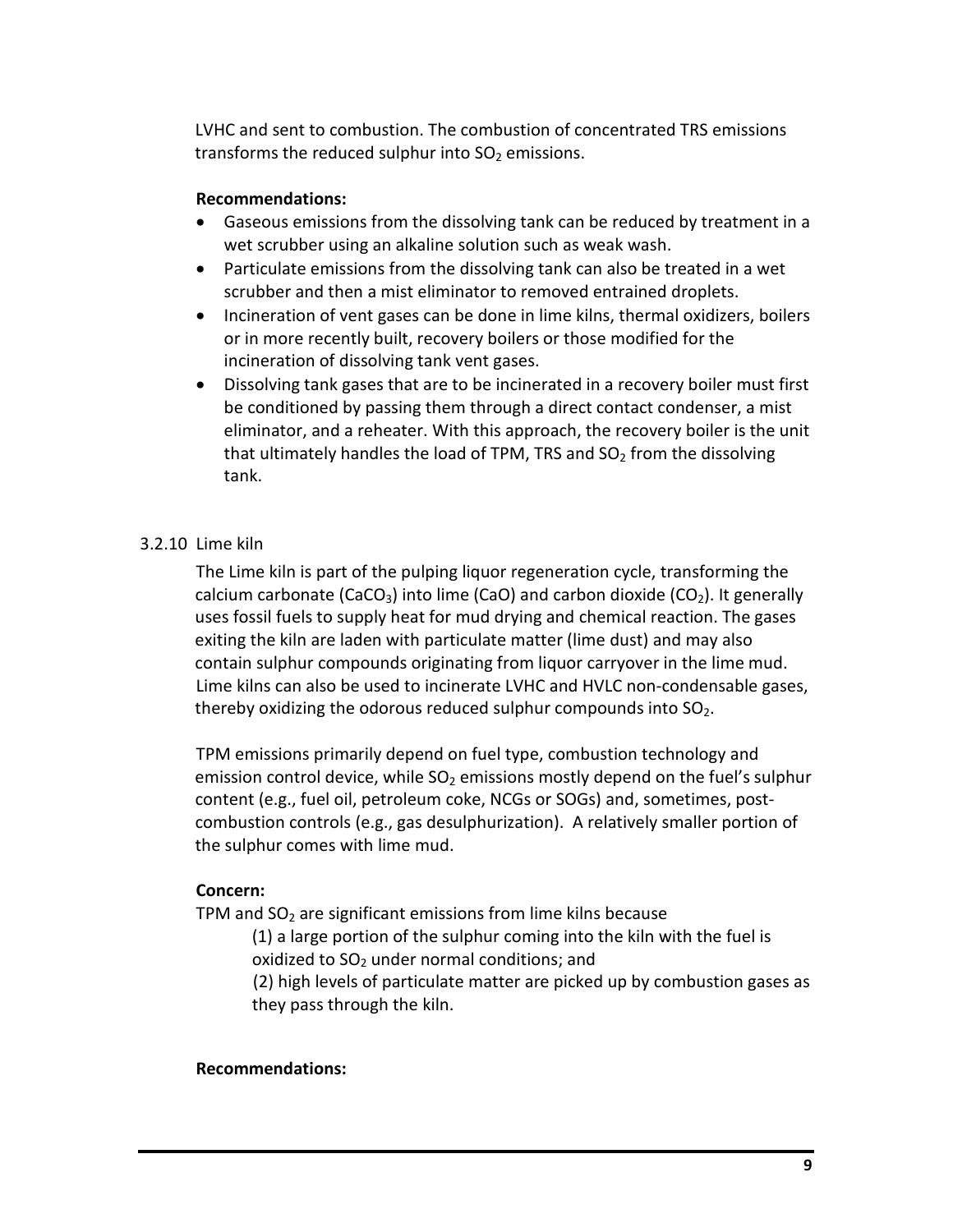- For  $SO<sub>2</sub>$  emission reduction from lime kilns, wet scrubbers with alkali solutions may be a possible solution. When sulphur-containing fuels are incinerated in a lime kiln, a portion of the sulphur can be absorbed by the lime product up to a certain total sulphur input. Beyond this point,  $SO<sub>2</sub>$  emissions can be reduced by limiting the overall amount of sulphur input to the kiln via fossil fuels and non-condensable gases (NCGs), including low volume, high concentration of (LVHC) and stripper off-gases (SOGs).
- When burning LVHC or SOGs in the lime kiln, facilities could use a wet scrubber to reduce the sulphur compounds contained in these gases before incineration.
- With effective mud washing and filtration, the soluble sulphide in the lime mud can be reduced prior to entering the lime kiln, thereby reducing the amount of sulphur that is oxidized to  $SO<sub>2</sub>$  during incineration.

To reduce TPM emissions, ESPs or bag filters can be used as end-of-pipe controls.

#### <span id="page-18-0"></span>3.2.11 Preparation of chemicals

The most common bleaching chemicals used in the Kraft process are chlorine dioxide, ozone, oxygen, and peroxide.

There are a number of ways to generate chlorine dioxide. In Canada, it is generally obtained from sodium chlorate. To transform the chlorate ion into chlorine dioxide, a reducing agent such as a chloride ion, hydrogen peroxide, sulphur dioxide, or methanol is used.

Ozone should be produced on-site because of its instability. It is made by placing oxygen between two high-voltage electrodes.

**Concern:** None related to TPM or SO<sub>2</sub>.

#### <span id="page-18-1"></span>3.2.12 Boilers

Boilers are typically used to produce steam which can serve various purposes, such as process heating and electricity production.

Boilers may use only one type of fuel (e.g., gaseous), switch between different fuels, or use multiple fuels simultaneously or in alternation (e.g., natural gases and heavy fuel oil). Combustion of solid fuels, such as biomass, generates emissions laden with particulate matter. Combustion of sulphur containing fossil fuels and/or combustion of LVHC/HVLC non-condensable gases can lead to  $SO_2$ generation.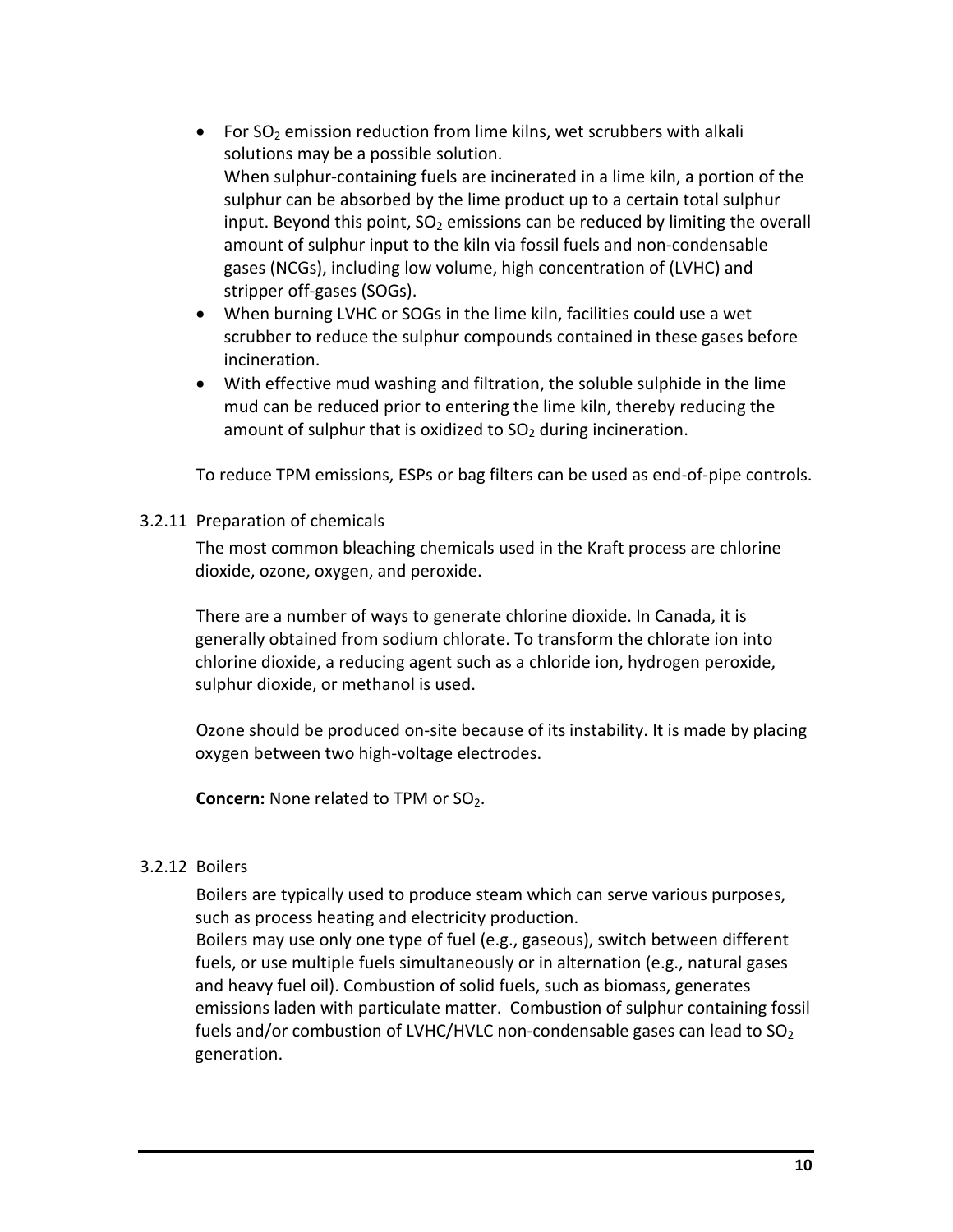**Concern:** Boilers can be used to combust fuel and waste streams which can carry various pollutants. The boiler could be a significant source of  $SO<sub>2</sub>$  and TPM emissions to the atmosphere.

### **Recommendations:**

- TPM emissions can be reduced by using an electrostatic precipitator and/or efficient bag filters. Both ESPs and bag filters can be highly efficient particulate removal devices with design efficiencies in excess of 99%.
- SO<sub>2</sub> emissions can be reduced by switching to lower sulphur content fuel or by installing a wet scrubber with alkaline solution.

# <span id="page-19-0"></span>**3.3 Mechanical Facility**

The mechanical and chemi-mechanical pulping processes require mechanical action and use very few chemicals, or none at all, to separate the fibres. In the chemi-mechanical process, the wood chips are chemically treated only slightly before refining.

There are several methods for producing mechanical pulp, depending on whether chemical treatment took place, the type of fibre-separation process, and the pressure used, such as:

- stone groundwood pulping (SGW) or pressure groundwood pulping (PGW): the debarked logs are defibred by pressing them against an abrasive stone;
- refiner mechanical pulping (RMP): the chips are defibred between two rotating discs;
- pressure refiner mechanical pulping (PRMP): the chips are defibred between two rotating discs, under pressure;
- thermo-mechanical pulping (TMP): the chips are steamed then defibred between two rotating discs, generally under pressure;
- chemi-mechanical pulping (CMP): the chips are impregnated with a chemical product (sodium sulphite  $[Na_2SO_3]$ , sodium hydroxide  $[NaOH]$ , sodium carbonate  $[Na_2CO_3]$ ) then defibred by one of the refining processes;
- repulping: dry pulp is moistened and mashed by a mechanical agitator until the fibres separate and the desired consistency is obtained

The following is a description of the main steps involved in making mechanical pulp, along with the concerns and recommendations regarding  $SO<sub>2</sub>$  and TPM atmospheric emissions.

### <span id="page-19-1"></span>3.3.1 Chip handling and preparation

The fibre is generally received in the form of chips, a by-product of the wood products industry, particularly sawmills. The chips are screened to remove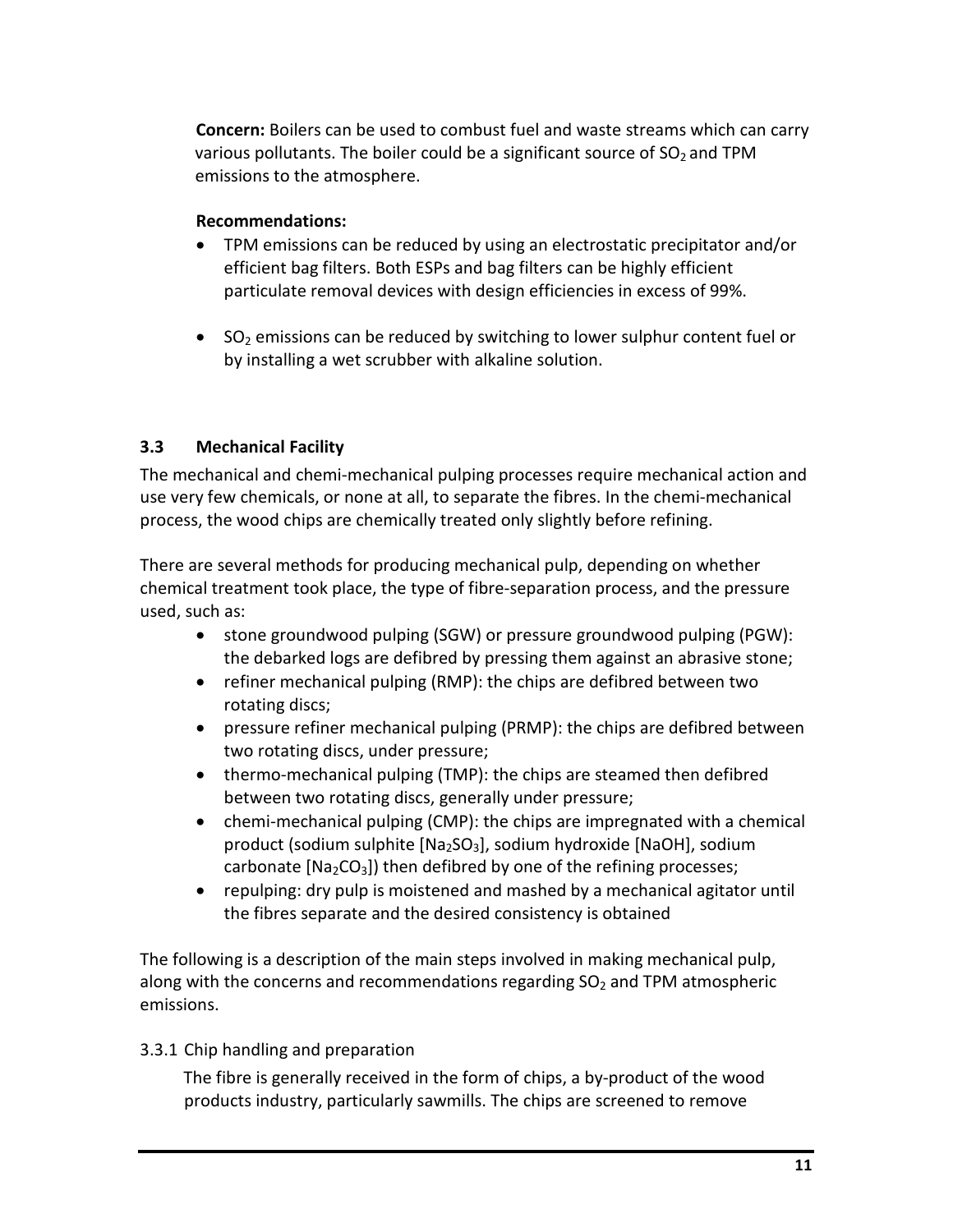sawdust and pieces that are too large . The large chips can be recut to the desired size. The screened chips are then washed to remove all debris that could damage the refiners.

**Concern:** None related to TPM or SO<sub>2</sub>.

<span id="page-20-0"></span>3.3.2 Heating wood chips

In the TMP process, wood chips are heated with steam under pressure for a few minutes before they are refined.

**Concern:** None related to TPM or SO<sub>2</sub>.

<span id="page-20-1"></span>3.3.3 Impregnation

This step is mainly used in the chemi-mechanical process. The wood chips are impregnated with a chemical product ( $Na_2SO_3$ , NaOH,  $Na_2CO_3$ ) before they are refined, using one of the mechanical pulping processes.

**Concern:** None related to TPM or SO<sub>2</sub>.

<span id="page-20-2"></span>3.3.4 Separation of fibres

In the stone groundwood pulping process, debarked logs are pressed against a grinding wheel.

In the refining process, wood chips and water are forced between two rotating discs a millimetre or less apart. On the surface of each disc, slits and bars compress and shear the wood chips in order to defibre them. Part of the energy used by the refiner transforms the water into steam.

**Concern:** During refining, the steam that is produced carries pollutants such as particulate matter.

#### **Recommendation:**

- Using a scrubber on the dirty steam produced or using a steam recovery system substantially reduces TPM emissions and improves the facility's energy efficiency.
- <span id="page-20-3"></span>3.3.5 Screening and cleaning

Pressure screens and hydrocyclones are used to clean the pulp. Baskets with slits or holes are used for screening. Rejects are sent to the next stage in a cascade arrangement or directly to the reject refining stage.

**Concern:** None related to TPM or SO<sub>2</sub>.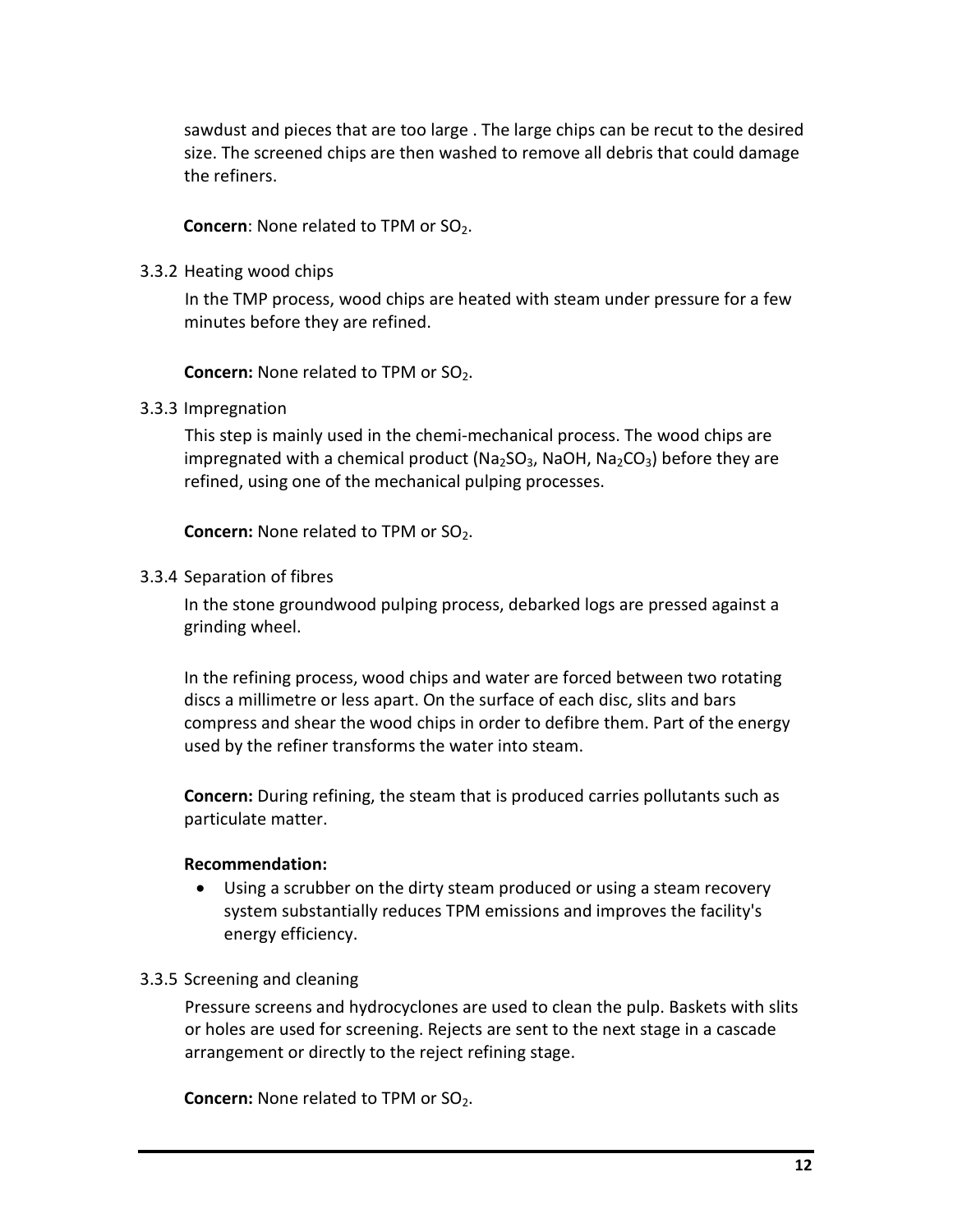### <span id="page-21-0"></span>3.3.6 Thickening

A disc filter or a screw press is used to thicken the final pulp product. This stage is essential in order to remove part of the dissolved matter in the water—matter that could affect the paper machine—and to maximize the pulp storage tank's capacity.

**Concern:** None related to TPM or SO<sub>2</sub>.

### <span id="page-21-1"></span>3.3.7 Bleaching

Hydrogen peroxide or sodium hydrosulphite is generally used in mechanical pulp bleaching. There may be one or two bleaching stages, depending on the brightness sought.

**Concern:** None related to TPM or SO<sub>2</sub>.

#### <span id="page-21-2"></span>3.3.8 Boiler

Boilers provide the energy required for the process. The same concerns and recommendations apply as with the boiler in the chemical facility process (Section 3.2.12).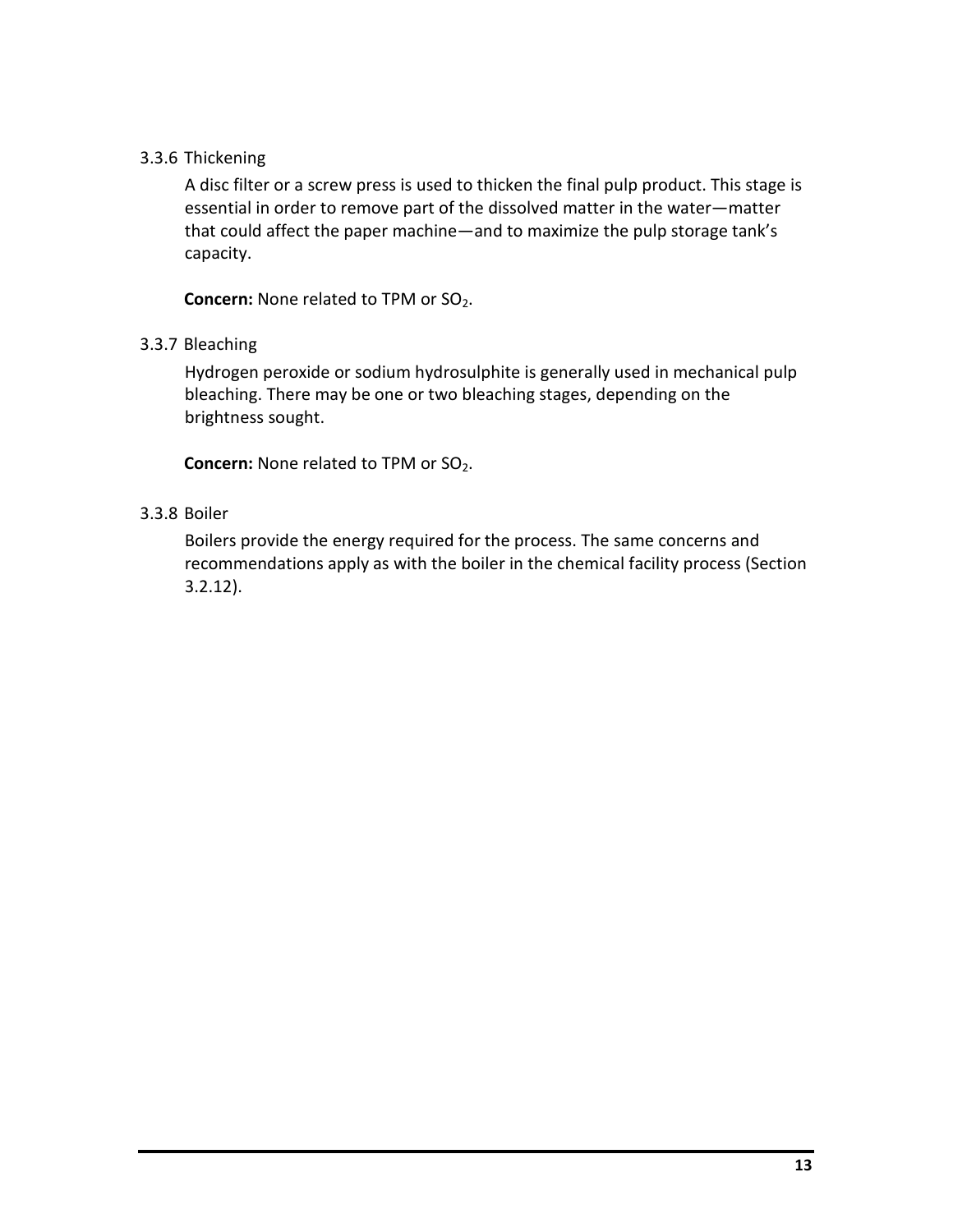# <span id="page-22-0"></span>**4 Annual Air Emission Limits**

Pulp and paper facilities should limit their annual sulphur dioxide ( $SO<sub>2</sub>$ ) and total particulate matter (TPM) emissions to the following:

- a. In the case of a chemical facility:
	- 4.0 kg of SO<sub>2</sub>/tonne of production
	- 2.0 kg of TPM/tonne of production
- b. In the case of a mechanical facility:
	- 1.5 kg of SO<sub>2</sub>/tonne of production
	- 0.5 kg of TPM/tonne of production

Note: The limits may be implemented voluntarily by the industry but do not negate any other regulatory requirements that may apply.

Refer to Appendices 1, 2 and 3 for calculations.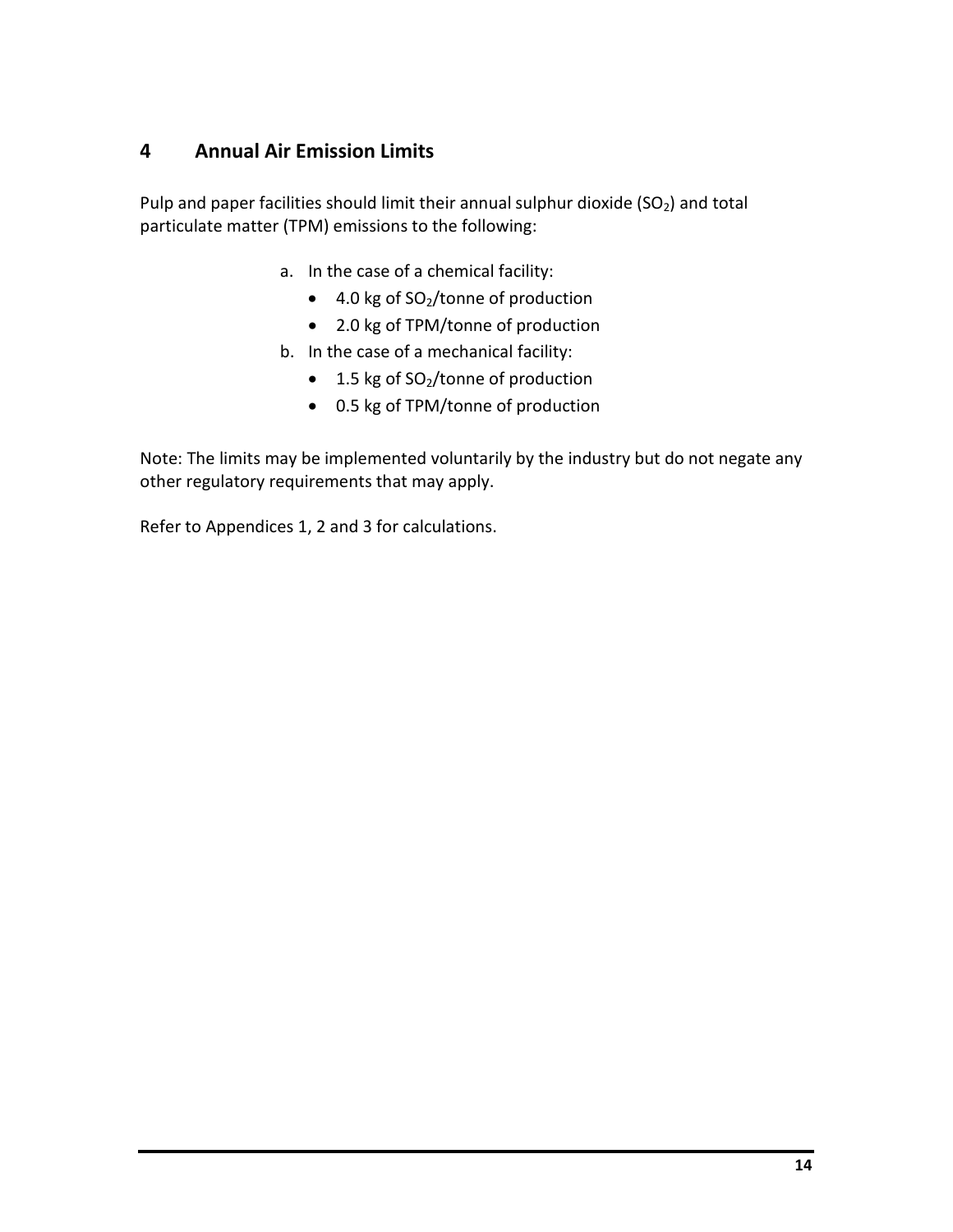# <span id="page-23-0"></span>**5 Meeting the Limits**

### <span id="page-23-1"></span>**5.1 Operator Declaration**

The operator of a pulp and paper facility should inform the federal Minister of the Environment in writing that it intends to implement the Code of Practice; this notice should be provided no later than January 21, 2019 *(six months after the Code is published)*.

### <span id="page-23-2"></span>**5.2 Characterization of Air Emissions**

The operator of a pulp and paper facility should characterize its atmospheric  $SO<sub>2</sub>$  and TPM emissions in accordance with the procedure set out in Appendix 2.

### <span id="page-23-3"></span>**5.3 Compliance Emission Assessment**

### 5.3.1 Initial emission assessment report

The operator of a pulp and paper facility should assess its emissions against the annual limits specified in Appendix 1 for year 2018, 2019 or 2020. The facility should provide the initial emission assessment report to the federal Minister of the Environment no later than June 1, 2021.

### <span id="page-23-4"></span>5.3.2 Follow-up emission assessment report

The operator of a pulp and paper facility should submit its subsequent emission assessment reports according to the following schedule:

- Second emission assessment report, for year 2024: submit by June 1, 2025
- Third emission assessment report, for year 2028: submit by June 1, 2029
- Fourth emission assessment report, for year 2032: submit by June 1, 2033
- Fifth emission assessment report …

If the facility does not meet the annual limits specified in Appendix 1:

- It should submit its emission assessment report once a year until it meets the limits.
- Once it meets the limits, the facility should follow the regular schedule as indicated above.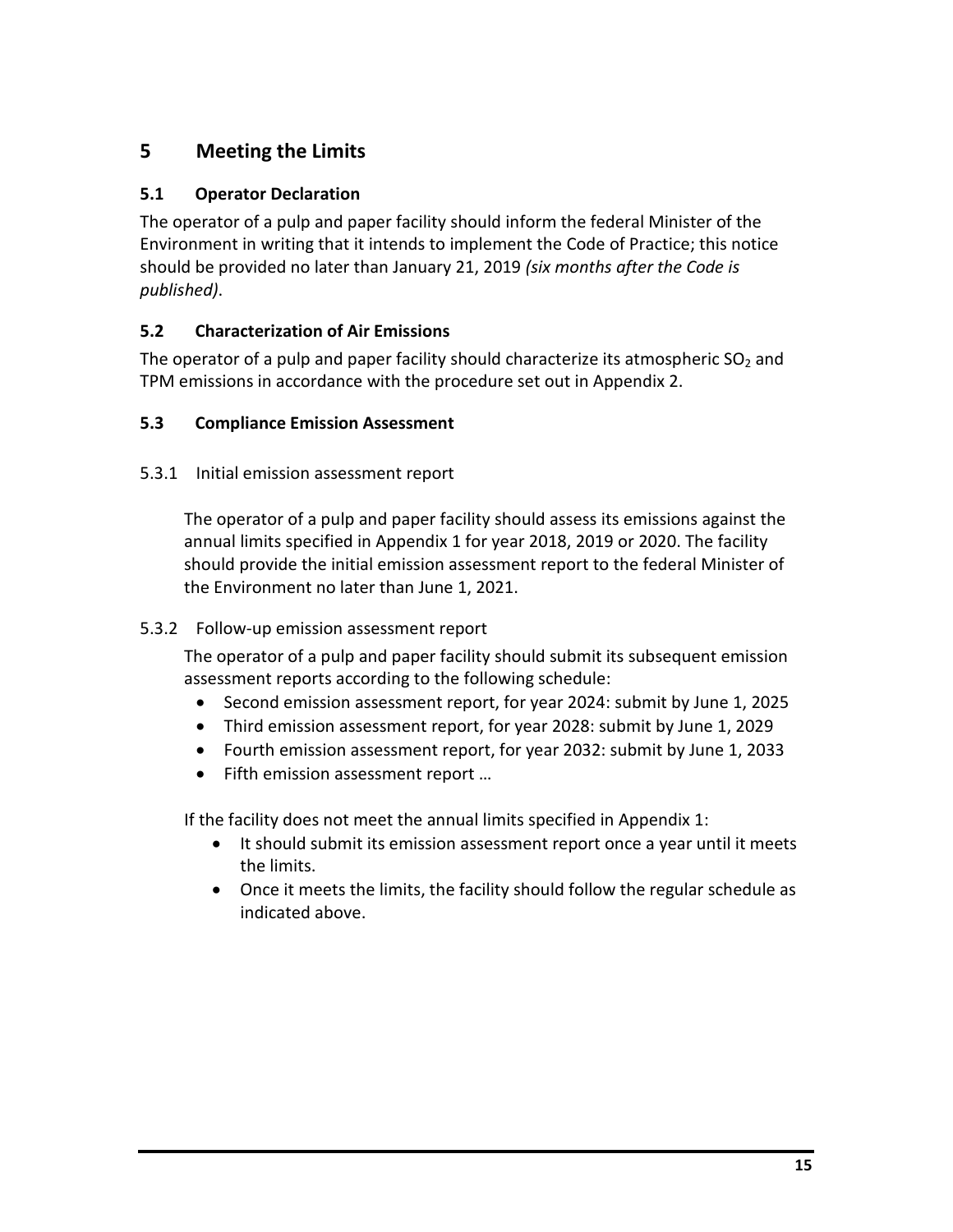<span id="page-24-0"></span>



Figure 1: Emission assessment report procedure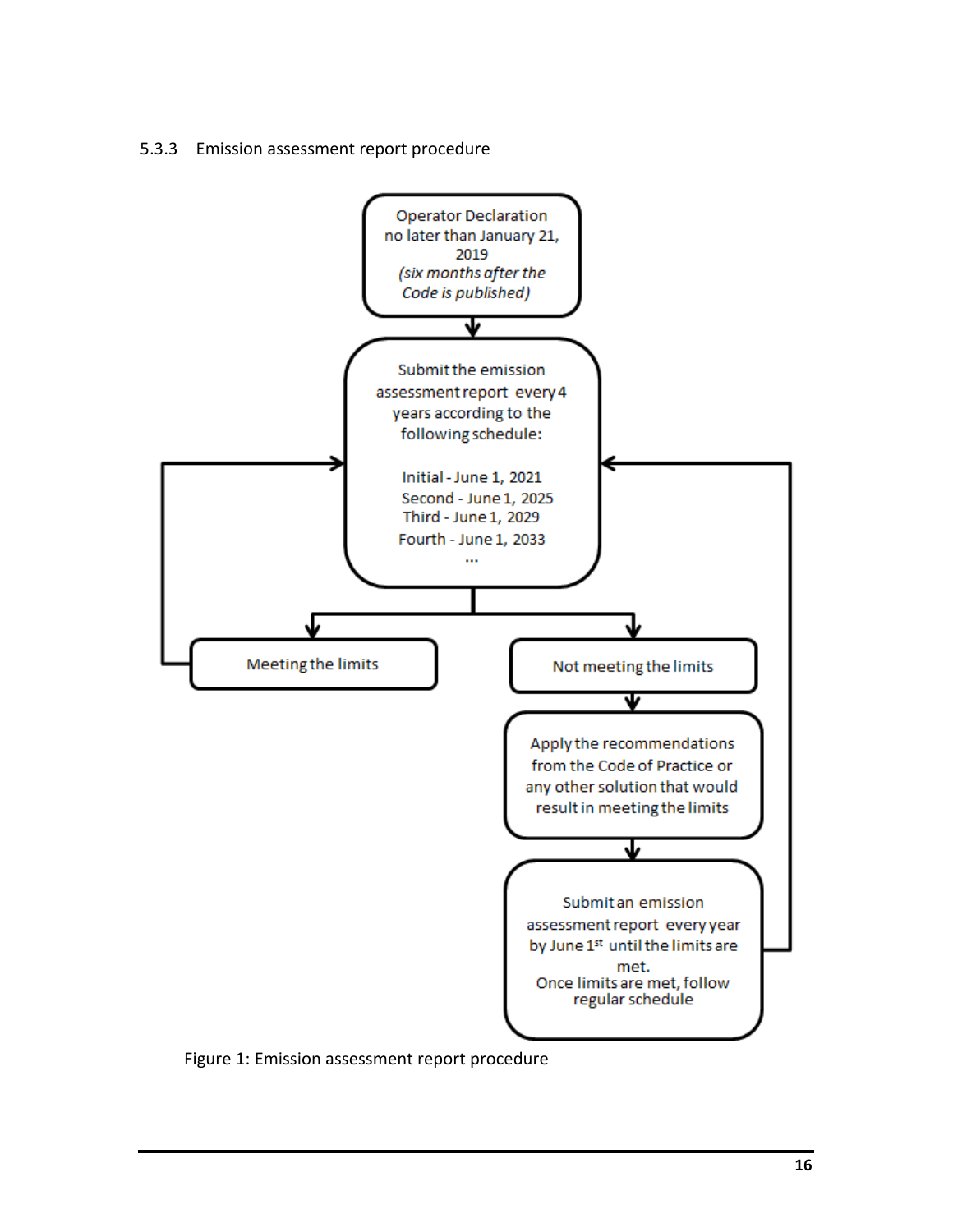### <span id="page-25-0"></span>**5.4 Emission Assessment Report**

Following each emission assessment, the operator of a pulp and paper facility that commits to applying this Code of Practice should provide the federal Minister of the Environment with a report containing the following:

- the name and civic address of the facility
- the name, telephone number, position title and email of the technical resource person
- the calendar year covered by the report
- the calculated annual limit for each pollutant
- the annual quantity of  $SO<sub>2</sub>$  and TPM released by each type of emission source
- the methods used for estimating/measuring emissions
- where applicable, if the total facility annual emission is higher than the annual limit: the potential causes/reasons and the planned actions to meet the limits

A template for the emission assessment report is presented in Appendix 4.

### <span id="page-25-1"></span>**5.5 Record Keeping**

The operator of a pulp and paper facility should retain all relevant files as prescribed by the applicable federal, provincial or municipal authorities, and should be able to provide them to the federal Minister of the Environment upon request. A record of all relevant files must be kept for a minimum of 5 years following the submission of the emission report.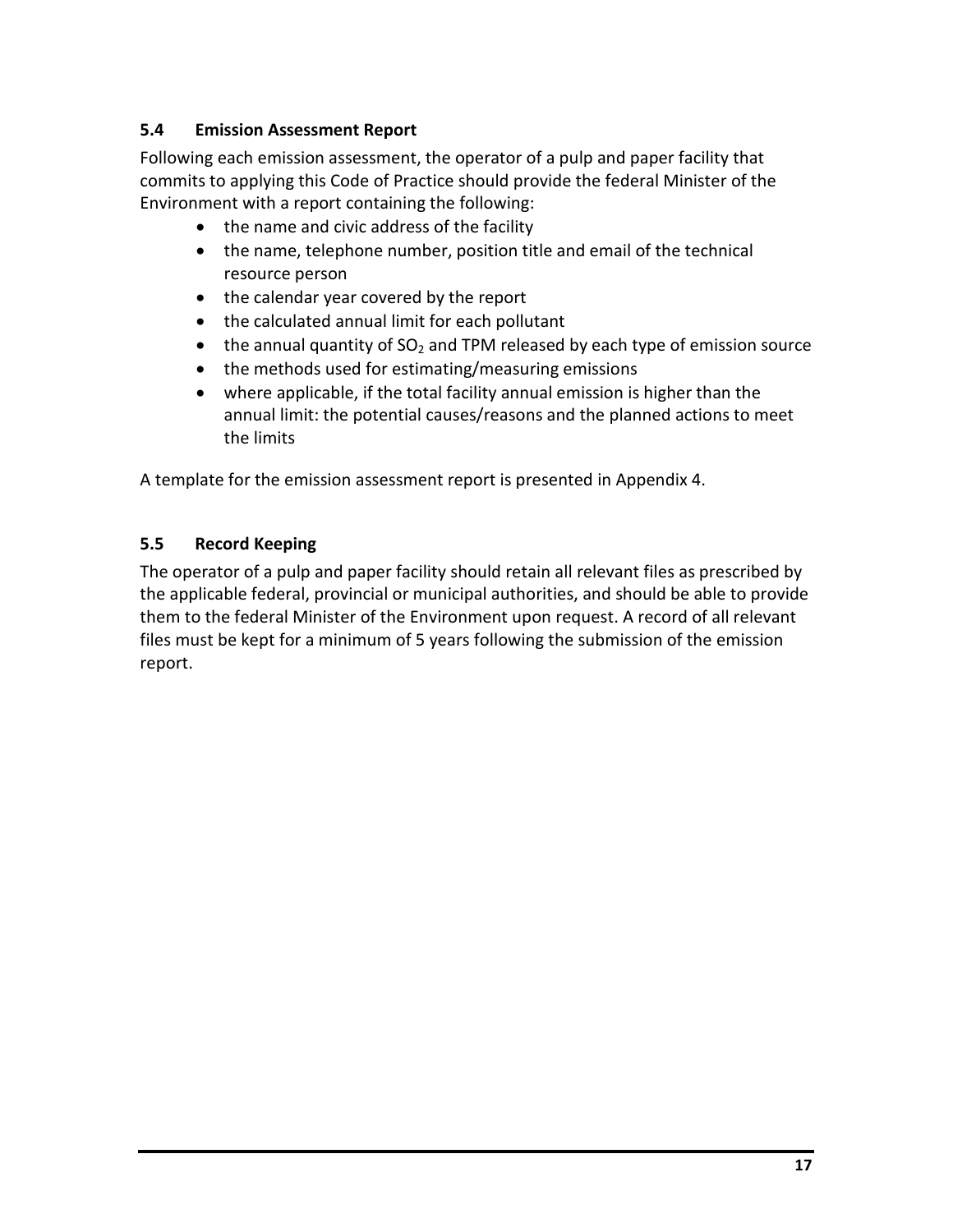# <span id="page-26-0"></span>**6 References**

Best Available Techniques (BAT) Reference Document for the Production of Pulp, Paper and Board Industrial Emissions Directive 2010/75/EU, European Commission, 2015.

Browne, Thomas. *Energy Cost Reduction in the Pulp and Paper Industry: A Monograph*. Ed. Peter N. Williamson. First ed. Pointe-Claire, Quebec: Pulp and Paper Research Institute of Canada, 1999. Print.

Environment and Climate Change Canada, Website, Particulate Matter; <https://www.ec.gc.ca/air/default.asp?lang=En&n=2C68B45C-1>

Frederick, W.. J., Thomas M. Grace, Kristiina Lisa, Andrew K. Jones, and Honghi Tran. *Kraft Recovery Boilers*. Ed. Terry N. Adams. Atlanta, GA: Tappi, 1997. Print.

Lavigne, John R. *Pulp & Paper Dictionary*. San Francisco: Miller Freeman, 1998. Print.

Paulapuro, Hannju. *Chemical Pulping*. Ed. Johan Gullichsen and Carl-Johan Fogelholm. Vol. 6A. Helsinki, Finland: Fapet Oy, 1999. Print.

Smook, G. A., and M. J. Kocurek. *Handbook for Pulp & Paper Technologists*. Atlanta, GA, U.S.A.: TAPPI, 1982. Print.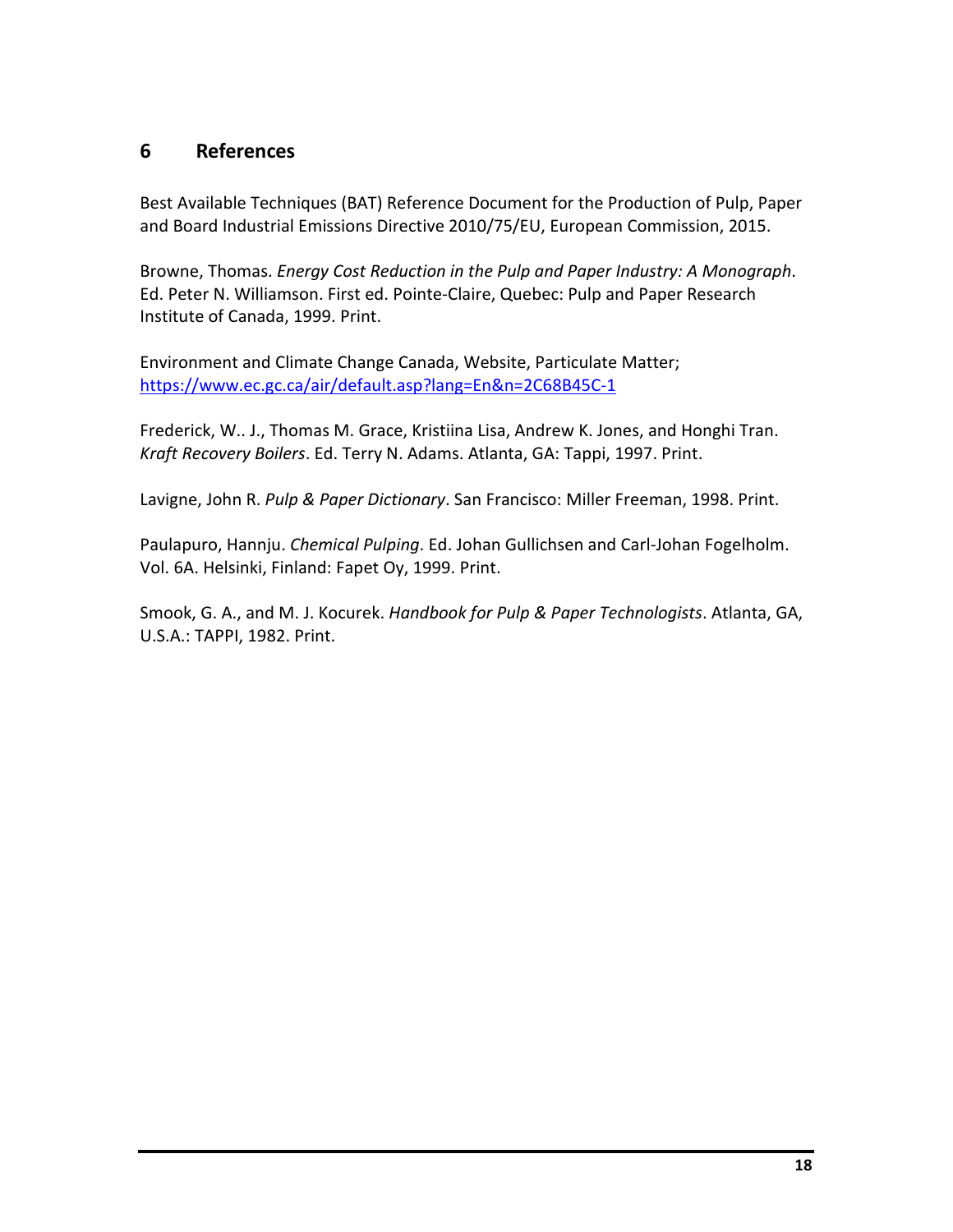# <span id="page-27-0"></span>**Appendix 1: Calculation of Annual Air Emission Limits**

The annual limits of  $SO<sub>2</sub>$  and TPM emissions from the facility should be calculated as follows:

```
Annual limits = I × P
```
where:

**P** is annual production calculated in accordance with Appendix 3, expressed in tonnes of production, and

*I* is the base level emission requirement, as follows:

- a. In the case of a chemical facility:
	- 4.0 kg of SO<sub>2</sub>/tonne of production
	- 2.0 kg of TPM/tonne of production
- b. In the case of a mechanical facility:
	- 1.5 kg of  $SO<sub>2</sub>/$ tonne of production
	- 0.5 kg of TPM/tonne of production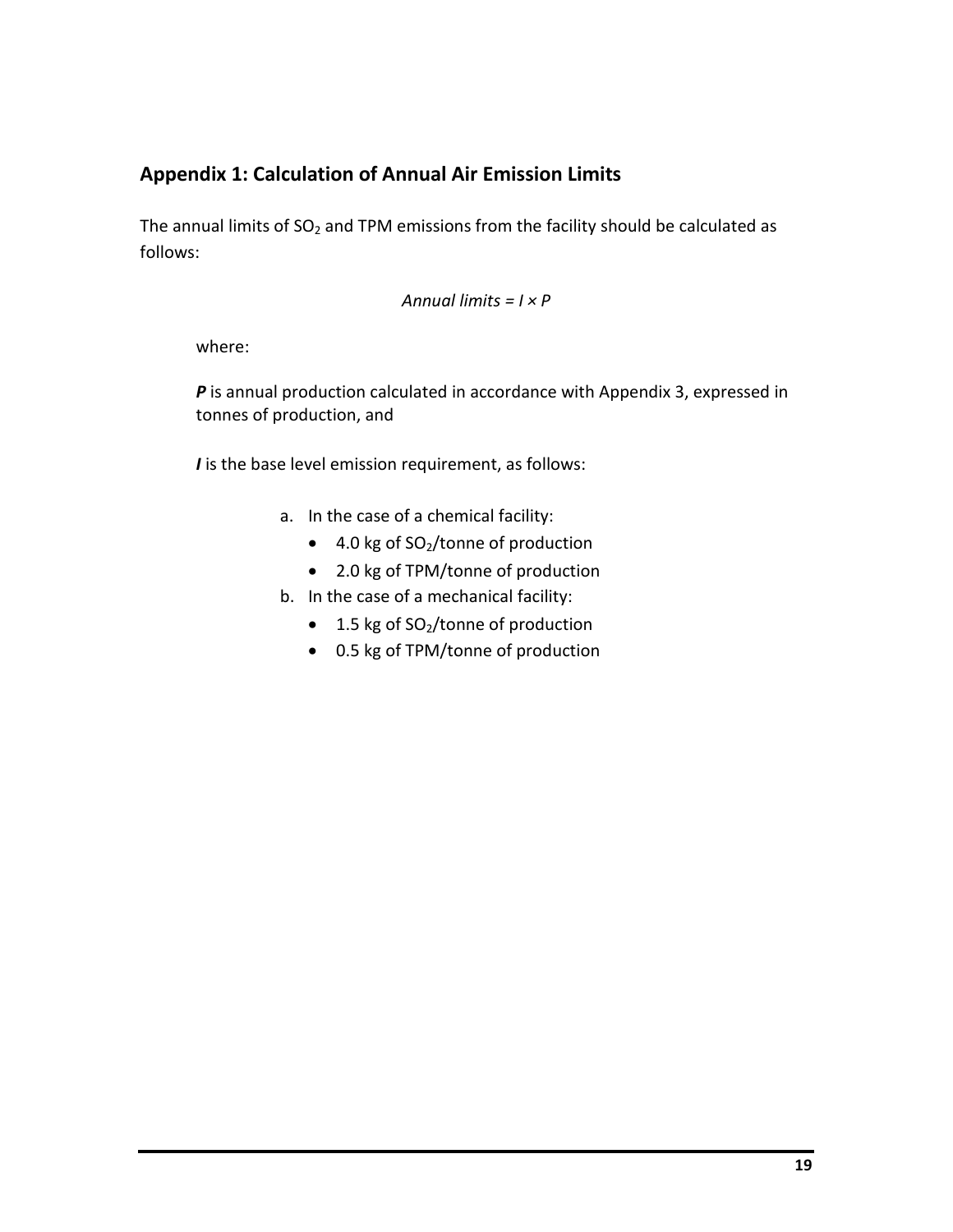# <span id="page-28-0"></span>**Appendix 2: Characterization of Sulphur Dioxide and Total Particulate Matter Air Emissions**

# **1. General**

Characterization of the emissions should include the following types of emission sources:

- Boiler
- Dissolving tank
- Thermal oxidizer
- Lime kiln
- Recovery boiler
- Other stationary combustion sources meeting the definition requirements

Characterization of the emissions should be expressed as follows:

- Sulphur dioxide should be expressed in tonnes of SO<sub>2</sub>. Measurement *expressed in "S" should be converted to SO2.*
- Total particulate matter (TPM) should be expressed in tonnes of TPM. Refer to the Definition section.

The characterization of  $SO<sub>2</sub>$  and TPM is based on a calendar year from January 1 to December 31.

# **2. Estimation methods**

Emission sources subject to the Code of Practice can be characterized using the following measurement or estimation methods which are listed in hierarchical order:

- I. Measurements using a continuous emission monitoring system (CEMS), only if it is calibrated and maintained in accordance with approved provincial or federal methods.
- II. If no valid CEMS data is available, use measurements from a recognized sampling method listed in section 3.2.
- III. If no emission measurements are available for the reporting year, use a sitespecific emission factor for the emission source, calculated from the previous year's measurement results. The equipment must not have undergone major modifications that would affect the validity of the site-specific emission factor.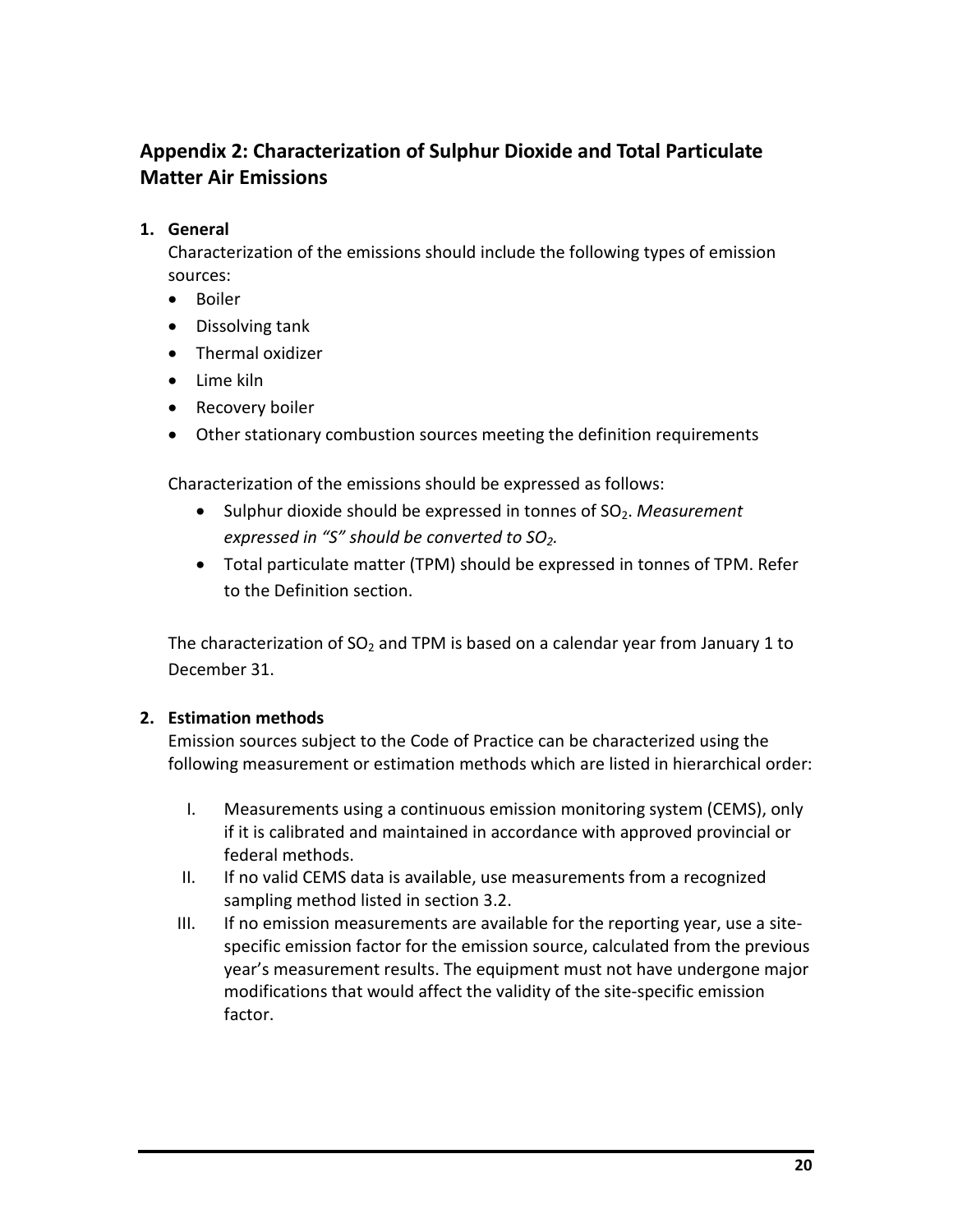- IV. If no site-specific emission factor is available, use industry-specific or generic emission factors such as AP-42<sup>[1](#page-29-0)</sup> to estimate  $SO_2$  or TPM emissions.
- V. If no generic emission factor is available, use engineering calculations.

# **3. Guidance**

This section provides guidance on how to calculate the annual  $SO<sub>2</sub>$  and TPM emission sources depending on the measurement or estimation method used:

- 3.1 Continuous measurements of TPM and  $SO<sub>2</sub>$ 
	- Data from CEMS can be used only if calibration and maintenance are done regularly in accordance with approved provincial or federal method such as Environment Canada's Protocols and Performance Specifications for Continuous Monitoring of Gaseous Emissions from Thermal Power Generation (EPS 1/PG/7).
	- The CEMS device should be maintained and operated in accordance with the manufacturer's specifications.
	- The emission rates can be calculated by multiplying the concentration of the substance by the discharge flow rate or volumetric stack gas flow rate. Annual emissions of the substance can be estimated by adding emission data collected during the calendar year.
- 3.2 Stack testing
	- The sampling for each source should be performed under the operating conditions specified by the provincial, municipal or federal authorities, or by the stack testing method used.
	- The emissions data collected during stack sampling events should be used to determine annual total emissions through sound application of engineering calculations.
	- 3.2.1 Stack testing recognized methods for TPM
		- o Environment Canada, *Reference Method for Source Testing: Measurement of Releases of Particulate from Stationary Sources*, EPS 1/RM/8 (Method E).
		- o U.S. EPA Method 5 *Determination of particulate matter emissions from stationary sources.*
		- o U.S. EPA Method 5B *Determination of nonsulfuric acid particulate matter emissions from stationary sources.*
		- o U.S. EPA Method 5D *Determination of particulate matter emissions from positive pressure fabric filters.*

<span id="page-29-0"></span> <sup>1</sup> AP-42, *Compilation of Air Pollutant Emission Factors*, U.S. Environmental Protection Agency, www.epa.gov/ttnchie1/ap42.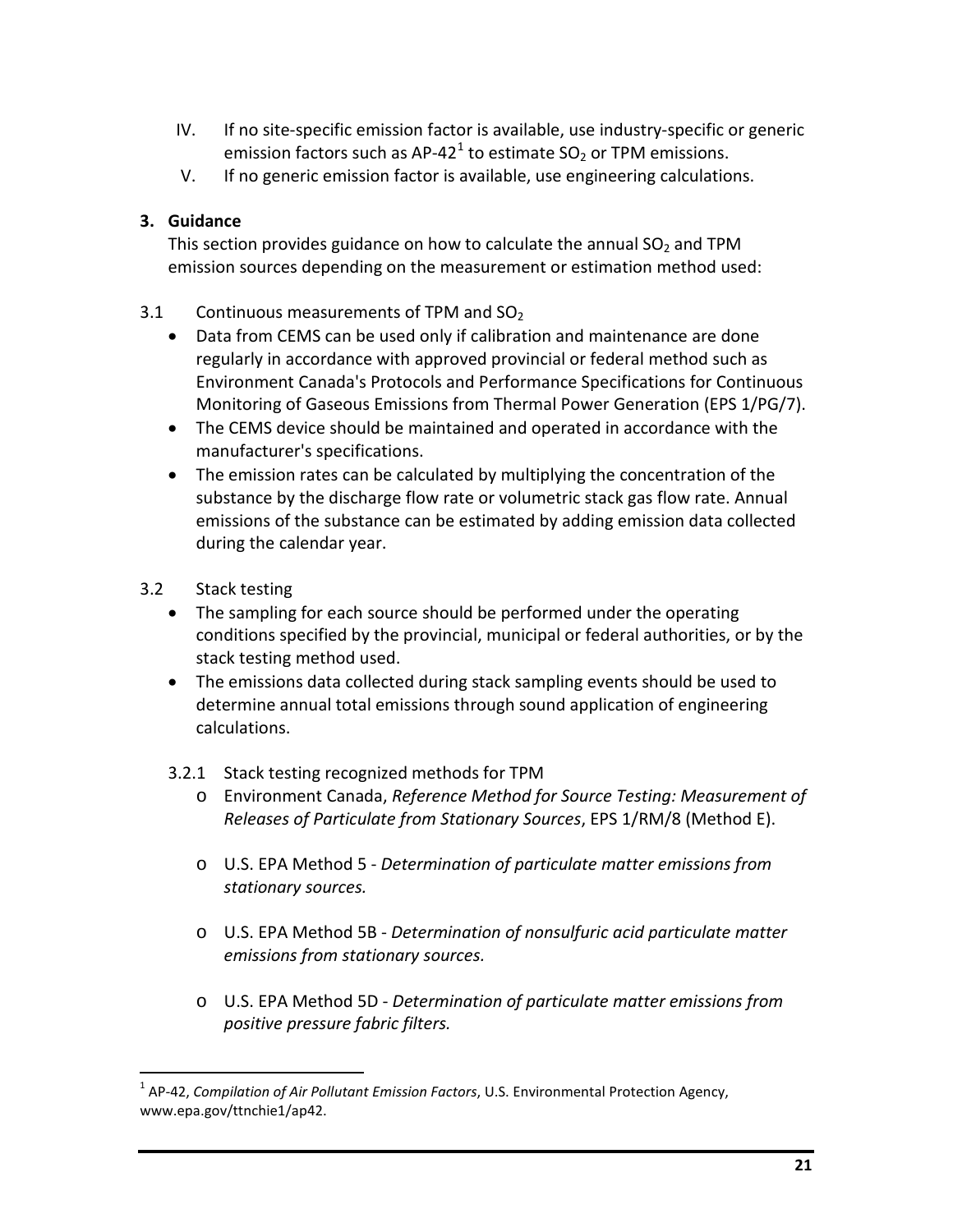- o U.S. EPA Method 17 *Determination of particulate matter emissions from stationary sources.*
- o U.S. EPA CTM 003 *Determination of particulate matter (modified high volume sampling procedure).*
- o Any other TPM stack testing method authorized by a provincial permit or regulation is allowed for assessing emissions.
- 3.2.2 Stack test recognized methods for  $SO<sub>2</sub>$ 
	- o Environment Canada, *Standard Reference Methods for Source Testing: Measurement of Emissions of Sulphur Dioxide from Stationary Sources*, EPS 1- AP-74-3.
	- o Environment Canada*, Reference Method for the Monitoring of Gaseous Emissions from Fossil Fuel-fired Boilers*, EPS 1/RM/15, September 1990.
	- o U.S. EPA Method 6 *Determination of sulfur dioxide emissions from stationary sources.*
	- o U.S. EPA Method 6A *Determination of sulfur dioxide, moisture, and carbon dioxide emissions from fossil fuel combustion sources*.
	- o U.S. EPA Method 6B *Determination of sulfur dioxide and carbon dioxide daily average emissions from fossil fuel combustion sources*.
	- o U.S. EPA Method 6C *Determination of sulfur dioxide emissions from stationary sources (Instrumental Analyzer Procedure)*.
	- o U.S. EPA Method 8 *Determination of sulfuric acid and sulfur dioxide emissions from stationary sources*.
	- $\circ$  Any other SO<sub>2</sub> stack testing method authorized by a provincial permit or regulation is allowed for assessing emissions.
- 3.3 Emission factors
	- A site-specific emission factor can be calculated and used for emission sources for which the previous year's measurement results are available (CEMS or sampling) and quantities of fuel or raw materials. Details of the emission factor calculation can be included in the emission assessment report.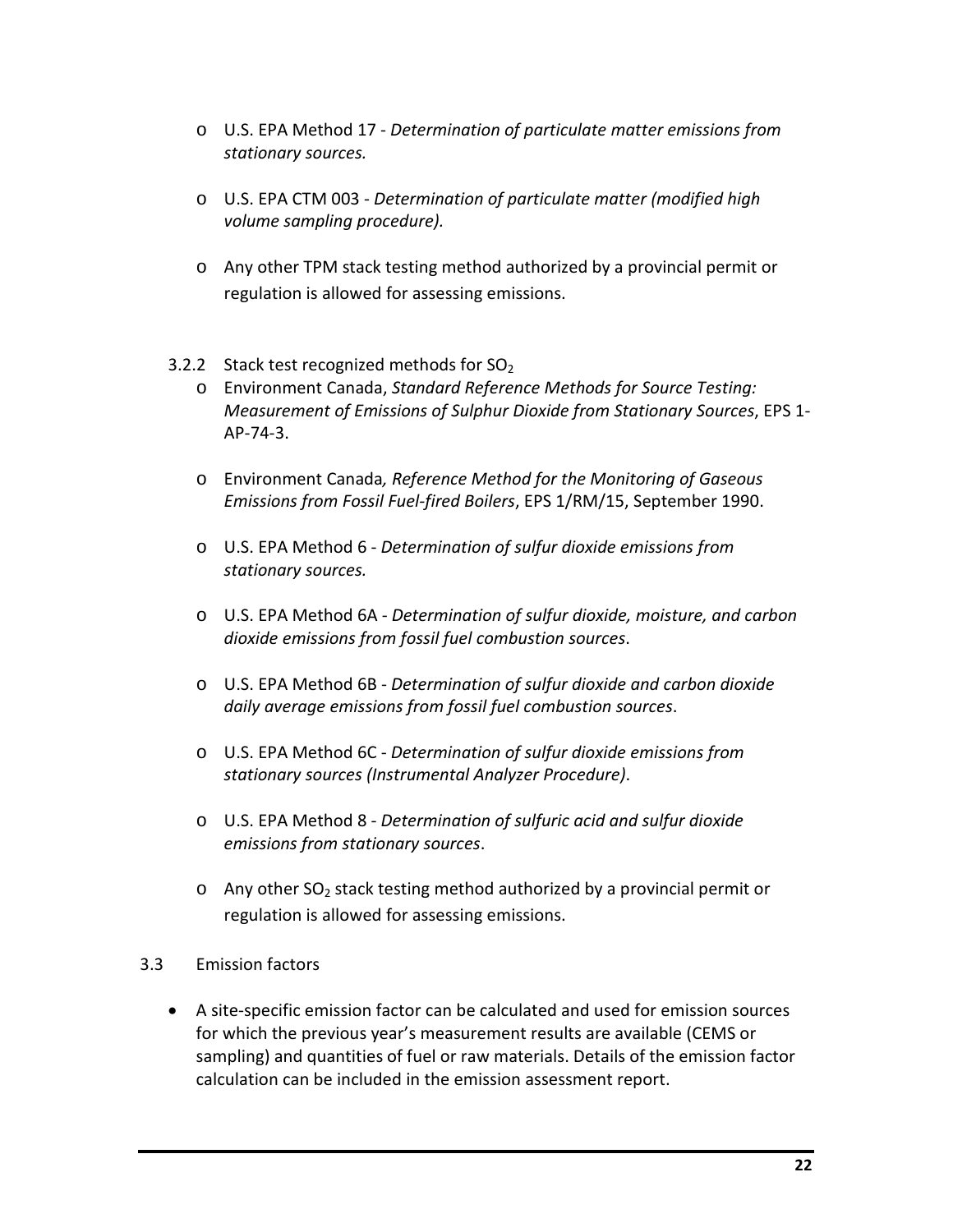- If a measurement device is used to measure the quantities of fuel or raw materials, the measurement devices should be installed, operated, maintained, and calibrated in accordance with the device manufacturer's instructions.
- If engineering calculations are used to estimate the quantities of fuel or raw materials, a brief description of the methodology used should be provided in the comment box of the emission assessment report.
- A generic emission factor such as  $AP-42^2$  $AP-42^2$  $AP-42^2$  can be used for emission sources for which no measurements are available. The emission factor used to estimate  $SO<sub>2</sub>$ and TPM emissions should be noted in the emission assessment report.

<span id="page-31-0"></span> <sup>2</sup> AP-42, *Compilation of Air Pollutant Emission Factors*, U.S. Environmental Protection Agency, www.epa.gov/ttnchie1/ap42.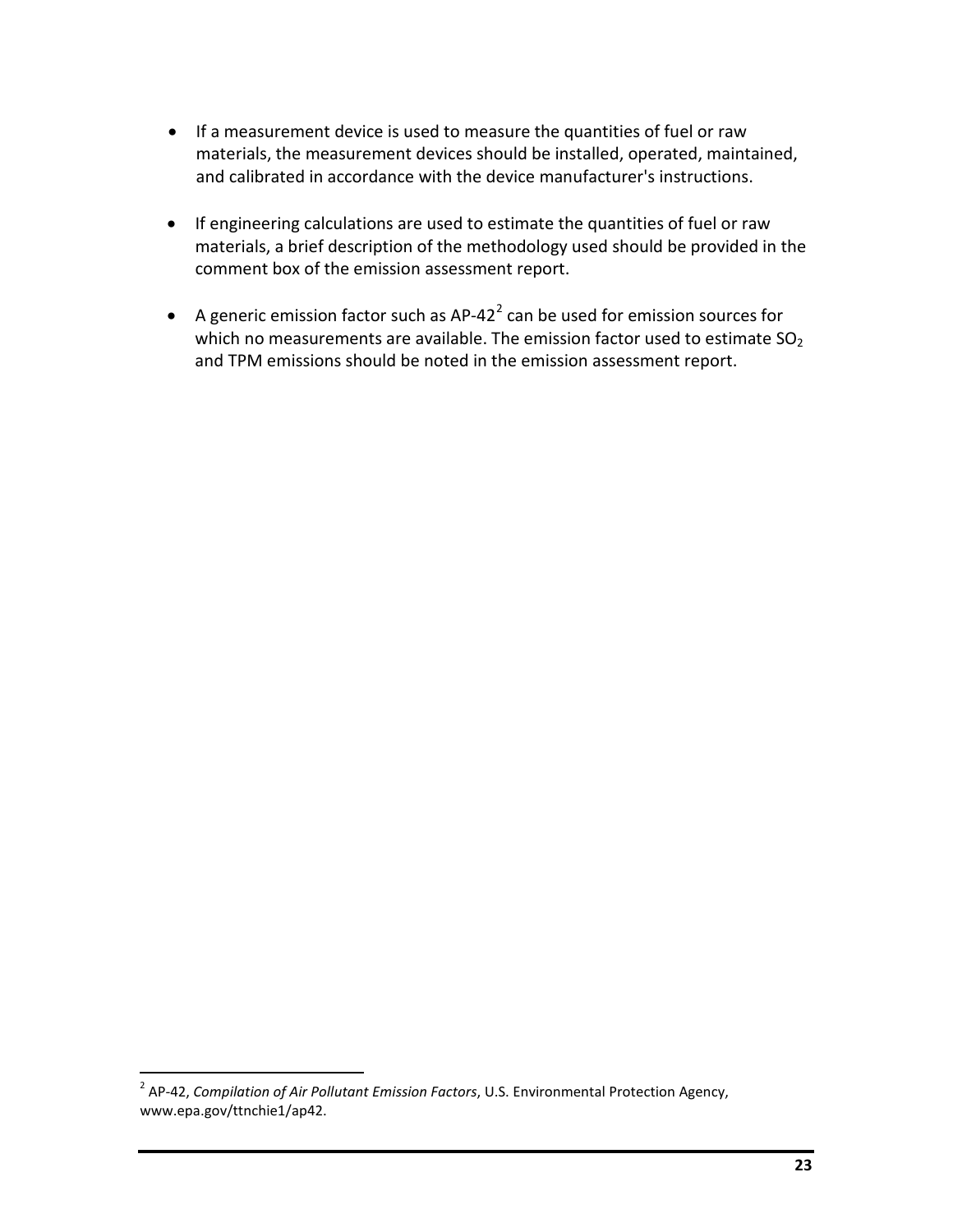# <span id="page-32-0"></span>**Appendix 3: Determining Annual Production**

The annual quantity of finished product should be aggregated by using the total daily production from January 1 to December 31.

The production of a finished product should be expressed in air-dried metric tonnes, as follows:

- a) For pulp, if the water content is greater than 10%, the weight is to be adjusted such that this content does not exceed 10%; if the water content is equal to or less than 10%, the weight does not need to be adjusted;
- b) For a paper product, the weight is that of the paper after it has been machinedried.

The measurement of a finished product on an annual basis is in accordance with the *Pulp and Paper Effluent Regulations* (PPER) production measurement method.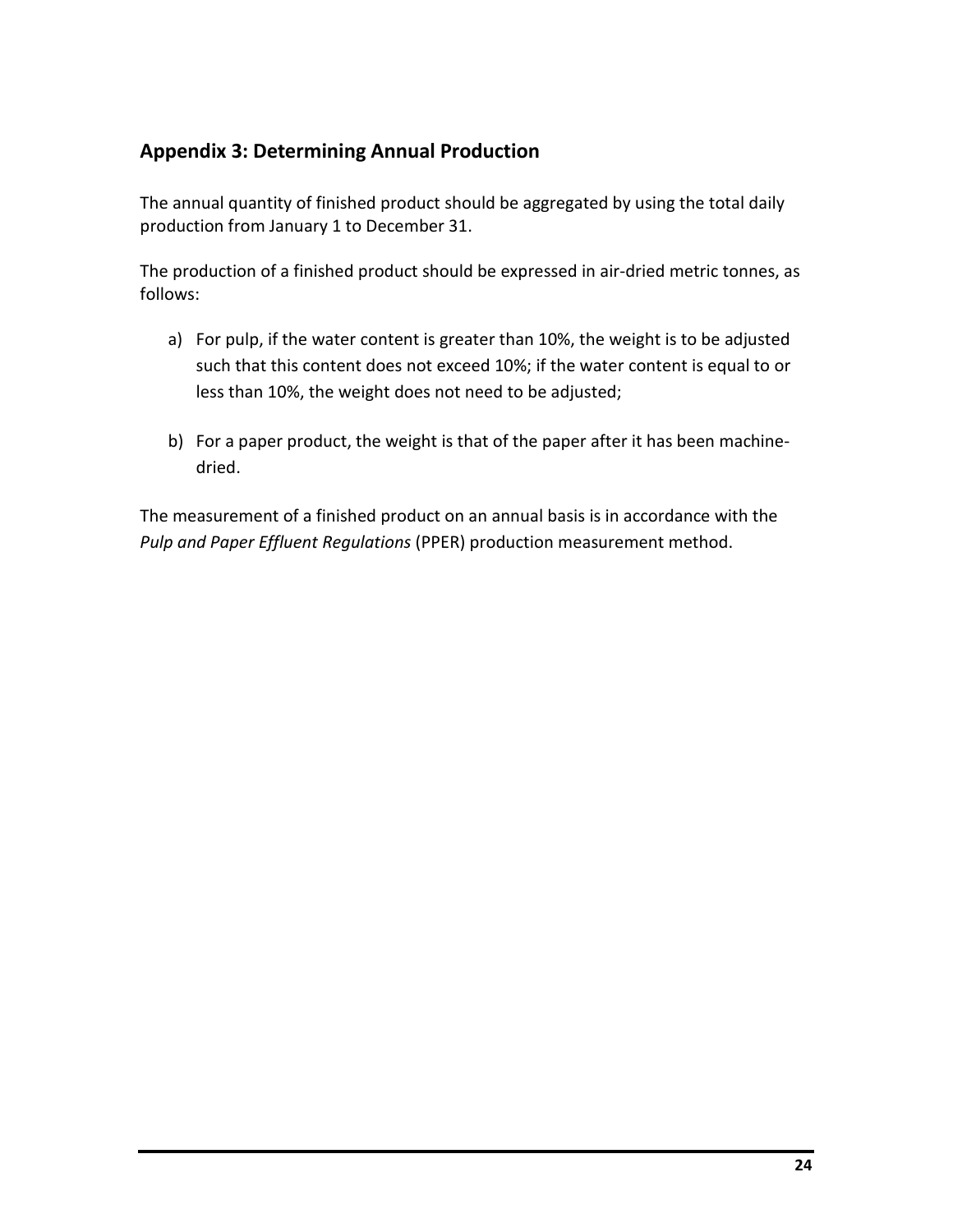# <span id="page-33-0"></span>**Appendix 4: Emission Assessment Report Template**

Name and civic address of the facility:

(specify):

Total quantity emitted (tonne) Calculated annual limit (tonne)

| Period covered by report: From January 1 to December 31 (year) |          |                                   |            |                                                     |                                          |
|----------------------------------------------------------------|----------|-----------------------------------|------------|-----------------------------------------------------|------------------------------------------|
| Facility type                                                  | chemical | П                                 | mechanical |                                                     |                                          |
| Total particulate matter (TPM)                                 |          |                                   |            |                                                     |                                          |
| <b>Source</b>                                                  |          | <b>Annual quantity</b><br>emitted |            | <b>Type of measurement</b><br>(continuous, sampling | <b>Method used or</b><br>emission factor |
|                                                                |          | (tonne)                           |            | or emission factor)                                 | source                                   |
| Recovery boilers                                               |          |                                   |            |                                                     |                                          |
| Dissolving tanks                                               |          |                                   |            |                                                     |                                          |
| <b>Boilers</b>                                                 |          |                                   |            |                                                     |                                          |
| Lime kilns                                                     |          |                                   |            |                                                     |                                          |
| Thermal oxidizers                                              |          |                                   |            |                                                     |                                          |

#### Sulphur dioxide (SO<sub>2</sub>)

| Source                                 | <b>Annual quantity</b><br>emitted (tonne) | <b>Type of measurement</b><br>(continuous, sampling<br>or emission factor) | Method used or<br>emission factor<br>source |
|----------------------------------------|-------------------------------------------|----------------------------------------------------------------------------|---------------------------------------------|
| Recovery boilers                       |                                           |                                                                            |                                             |
| Dissolving tanks                       |                                           |                                                                            |                                             |
| <b>Boilers</b>                         |                                           |                                                                            |                                             |
| Lime kilns                             |                                           |                                                                            |                                             |
| <b>Thermal oxidizers</b>               |                                           |                                                                            |                                             |
| Other combustion sources<br>(specify): |                                           |                                                                            |                                             |
| Total quantity emitted (tonne)         |                                           |                                                                            |                                             |
| Calculated annual limit (tonne)        |                                           |                                                                            |                                             |

Please send the completed report to: Director Environment and Climate Change Canada, Forest Products and *Fisheries Act* Division Place Vincent Massey, 351 St. Joseph Blvd., Gatineau QC, K1A 0H3. Email: [ec.pflp-fpfa.ec@canada.ca](mailto:ec.pflp-fpfa.ec@canada.ca)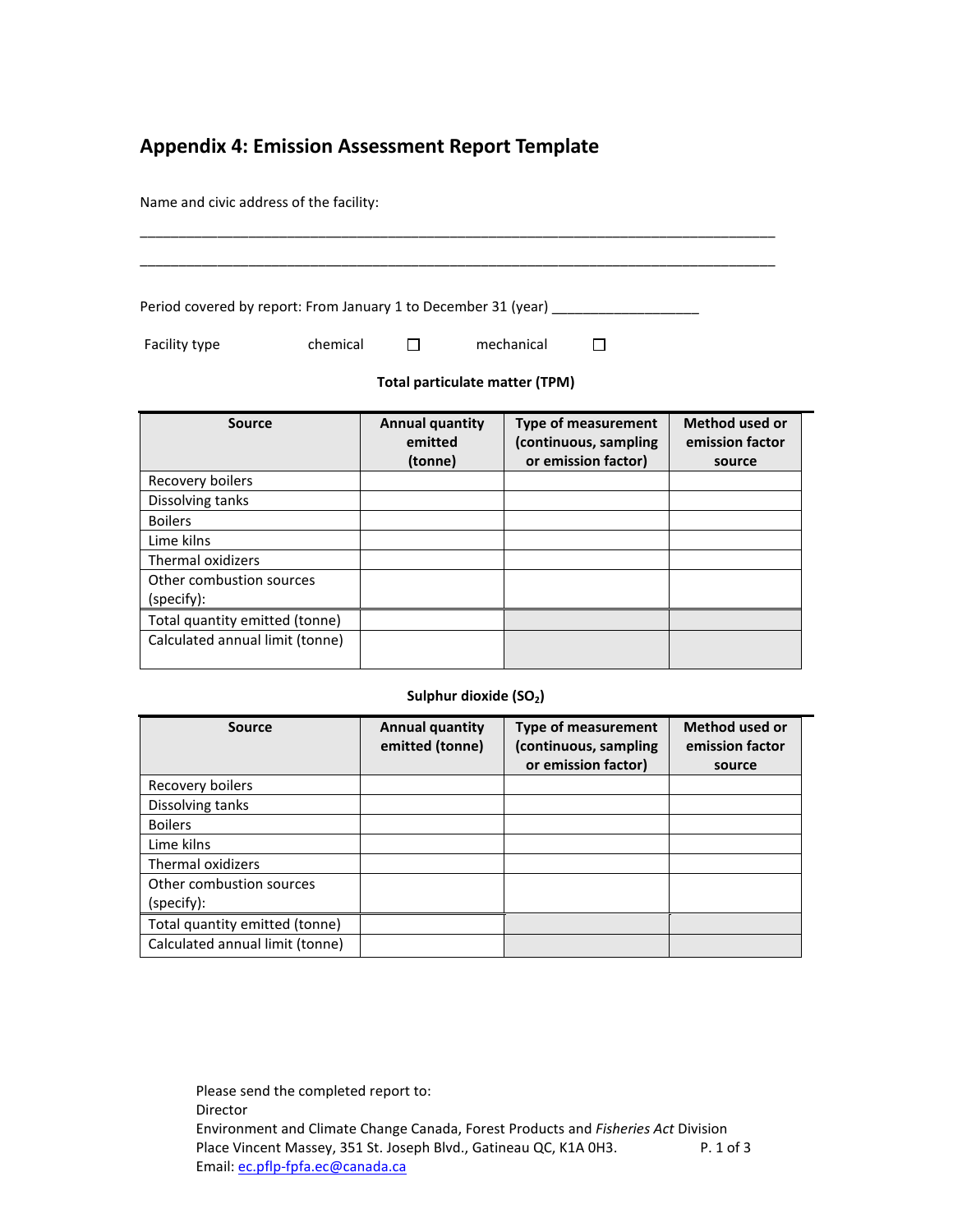#### *COMMENT BOX*

If the total quantity emitted exceeds the total limit, provide possible causes where applicable and describe the actions planned to meet the limits or any other additional explanations as needed.

| A separate document can be used for additional explanations |
|-------------------------------------------------------------|

#### **Confidentiality**

An applicant who provides information to the Minister under section 313 of the Canadian Environmental Act may submit with the information a request that it be treated as confidential

An applicant who submits such a request that information contained in the application be treated as confidential must include with that request the identification of the following:

- a) any information that constitutes a trade secret;
- b) any information the disclosure of which would likely cause material financial loss to, or prejudice the competitive position of, the applicant;
- c) any information the disclosure of which would likely interfere with contractual or other negotiations being conducted by the applicant;
- d) any financial, commercial, scientific or technical information that is confidential and is treated consistently in a confidential manner by the applicant; and
- e) the reason why such information is confidential.

\_\_\_\_\_\_\_\_\_\_\_\_\_\_\_\_\_\_\_\_\_\_\_\_\_\_\_\_\_\_\_\_\_ \_\_\_\_\_\_\_\_\_\_\_\_\_\_\_\_\_\_\_\_\_

\_\_\_\_\_\_\_\_\_\_\_\_\_\_\_\_\_\_\_\_\_\_\_\_\_\_\_\_\_\_\_\_\_ \_\_\_\_\_\_\_\_\_\_\_\_\_\_\_\_\_\_\_\_\_

\_\_\_\_\_\_\_\_\_\_\_\_\_\_\_\_\_\_\_\_\_\_\_\_\_\_\_ \_\_\_\_\_\_\_\_\_\_\_\_\_\_\_\_\_\_\_\_\_

I declare that this report is accurate and complete.

Operator's name (please print) Position title

Telephone **Email** 

Operator's signature **Date of signature** Date of signature

Confidential Information

To promote transparency, information provided to the federal Department of the Environment may be treated as public information, unless a written request for confidentiality is submitted. The written

Please send the completed report to: Director Environment and Climate Change Canada, Forest Products and *Fisheries Act* Division Place Vincent Massey, 351 St. Joseph Blvd., Gatineau QC, K1A 0H3. P. 2 of 3 Email: [ec.pflp-fpfa.ec@canada.ca](mailto:ec.pflp-fpfa.ec@canada.ca)